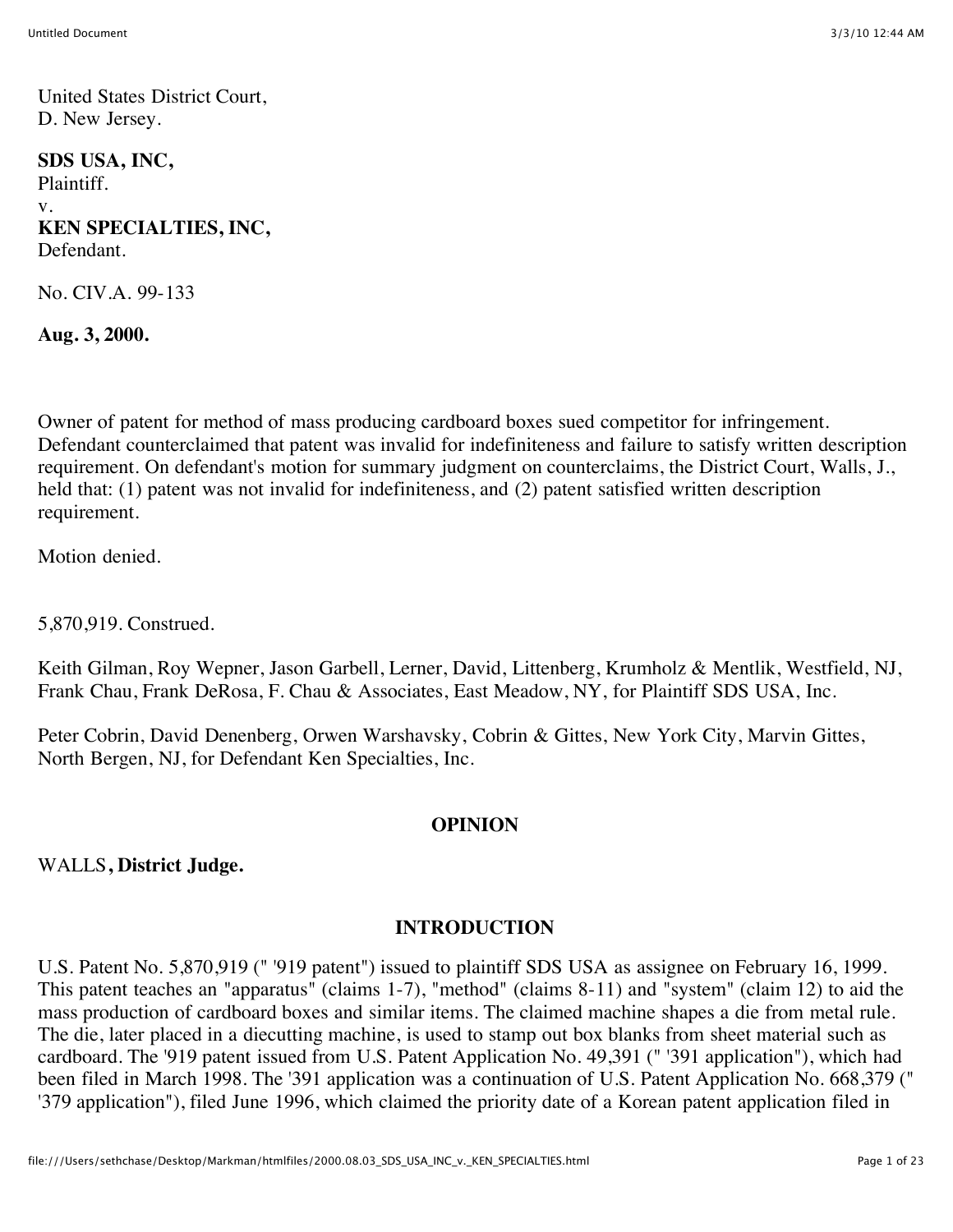June 1995. The inventor of the '919 patent is Byung-Jun ("Brian") Song, President of SDS.

Defendant Ken Specialties moves for summary judgment that the '919 patent is invalid for indefiniteness, 35 U.S.C. s. 112, para. 2, and for failure to satisfy the written description requirement, 35 U.S.C. s. 112, para. 1. Each party requests that the court make a *Markman* ruling to construct the '919 patent claims.

The court conducted hearings and heard oral argument on July 21 and July 31, 2000. At the outset, the court denied Ken's motion for leave to file a sur-reply memorandum. Ken had also moved in limine to preclude testimony by plaintiff's expert; after a *Daubert* hearing, the court concluded that SDS' proffered expert Stephen Tricamo was not skilled in the art of diecutting and diemaking, and granted Ken's motion to preclude his testimony concerning issues unique to that field. However, the court reserved the right to draw upon Dr. Tricamo's expertise in general, reguarding universal principles of engineering.

## **ANALYSIS**

## **1. Summary Judgment Standard**

Summary judgment is appropriate where the moving party establishes that "there is no genuine issue as to any material fact and that [it] is entitled to a judgment as a matter of law." Fed.R.Civ.P. 56(c). A factual dispute between the parties will not defeat a motion for summary judgment unless it is both genuine and material. *See* Anderson v. Liberty Lobby, Inc., 477 U.S. 242, 247-48, 106 S.Ct. 2505, 91 L.Ed.2d 202 (1986). A factual dispute is genuine if a reasonable jury could return a verdict for the non-movant and it is material if, under the substantive law, it would affect the outcome of the suit. *See* Anderson, 477 U.S. at 248, 106 S.Ct. 2505. The moving party must show that if the evidentiary material of record were reduced to admissible evidence in court, it would be insufficient to permit the non-moving party to carry its burden of proof. *See* Celotex v. Catrett, 477 U.S. 317, 318, 106 S.Ct. 2548, 91 L.Ed.2d 265 (1986).

Once the moving party has carried its burden under Rule 56, "its opponent must do more than simply show that there is some metaphysical doubt as to the material facts in question." Matsushita Elec. Indus. Co. v. Zenith Radio Corp., 475 U.S. 574, 586, 106 S.Ct. 1348, 89 L.Ed.2d 538 (1986). The opposing party must set forth specific facts showing a genuine issue for trial and may not rest upon the mere allegations or denials of its pleadings. See Sound Ship Building Corp. v. Bethlehem Steel Co., 533 F.2d 96, 99 (3rd Cir.1976), *cert. denied,* 429 U.S. 860, 97 S.Ct. 161, 50 L.Ed.2d 137 (1976). At the summary judgment stage the court's function is not to weigh the evidence and determine the truth of the matter, but rather to determine whether there is a genuine issue for trial. *See* Anderson, 477 U.S. at 249, 106 S.Ct. 2505. In doing so, the court must construe the facts and inferences in the light most favorable to the non-moving party. *See* Wahl v. Rexnord, Inc. 624 F.2d 1169, 1181 (3rd Cir.1980).

## **2. Indefiniteness**

[1] [2] [3] Ken initially proceeds under 35 U.S.C. s. 112, para. 2: "The specification shall conclude with one or more claims particularly pointing out and distinctly claiming the subject matter which the applicant regards as his invention." The purpose of the definiteness requirement is to notify potential competitors whether their inventions infringe the patent. Morton Int<sup>'</sup>l, Inc., v. Cardinal Chemical Co., 5 F.3d 1464, 1470 (Fed.Cir.1993). Satisfaction of this requirement is a question of law. Exxon Research and Eng'g Co. v. United States, 46 Fed. Cl. 278, 281 (Fed.Cl.2000). Of course, a patent is presumed valid, *see* 35 U.S.C. s. 282, and any challenger must produce clear and convincing evidence to overcome that presumption.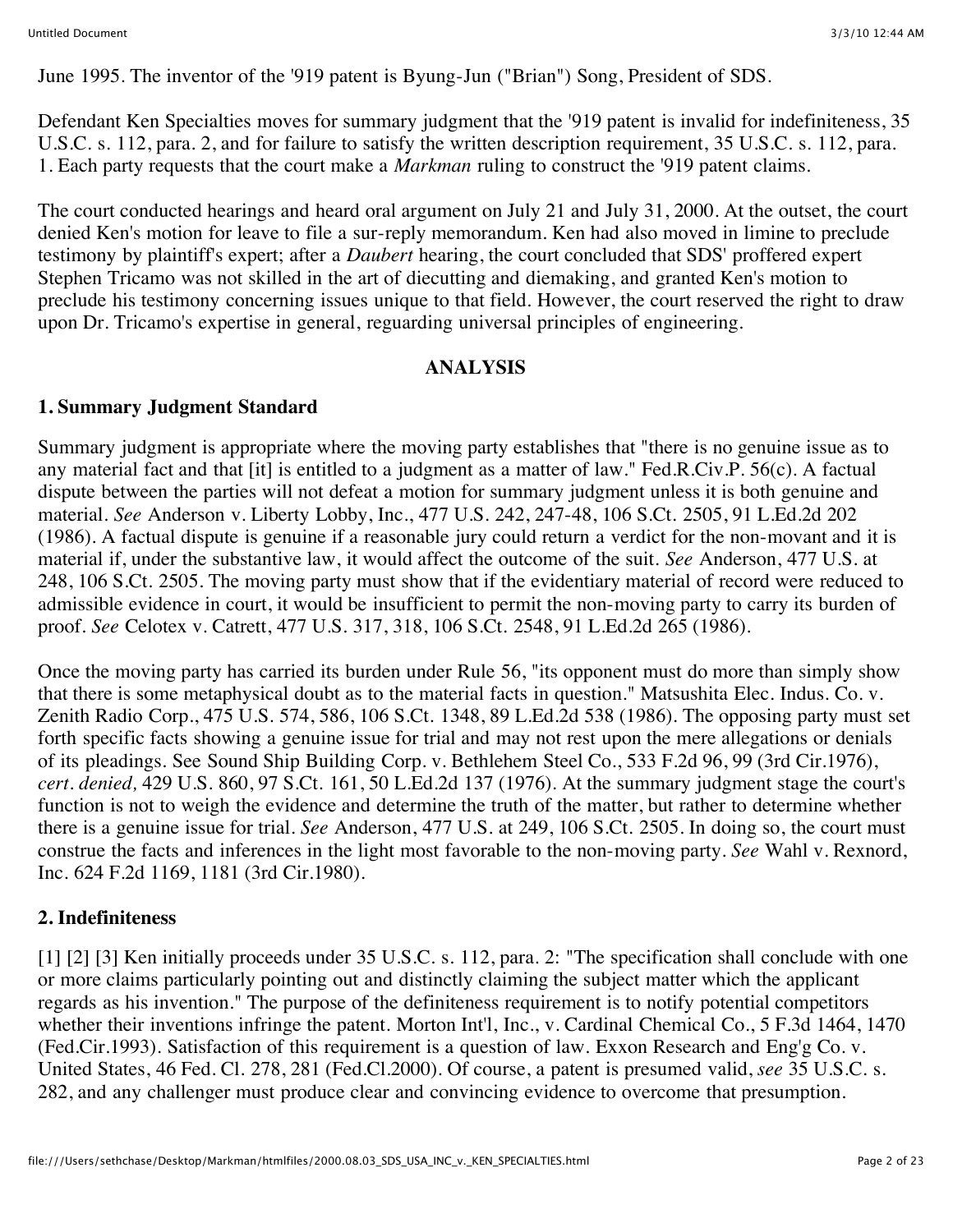[4] "The test for definiteness is whether one skilled in the art would understand the bounds of the claim when read in light of the specification.... If the claims read in light of the specification reasonably apprise those skilled in the art of the scope of the invention, s. 112 demands no more." Miles Laboratories, Inc. v. Shandon Inc., 997 F.2d 870, 874-75 (Fed.Cir.1993) (citations omitted). The degree of precision needed to meet the definiteness requirement varies with the nature of the subject matter. Id. at 875.

Though a court usually seeks the conventional definitions of terms, a patentee is free to act as his or her own lexicographer. Beachcombers v. WildeWood Creative Products, Inc., 31 F.3d 1154, 1158 (Fed.Cir.1994). Accordingly, this court must scrutinize "the way one of skill in the art would interpret the claims in view of the written description portion of the specification"-and usually limit the inquiry to such evidence. Solomon v. Kimberly-Clark Corp., 216 F.3d 1372, 2000 WL 867589, at \*3-4 and n. 4 (Fed.Cir.2000). As in a *Markman* analysis, the court first examines the intrinsic evidence (the language in the patent claim and specification), then turns to extrinsic evidence only if the intrinsic evidence "is insufficient to enable the court to construe disputed claim terms." Exxon, 46 Fed. Cl. at 280-84 (citation omitted).

Ken makes indefiniteness arguments based on three phrases found in the '919 patent claims: "ribbon stock," "elongate member" and "transferring unit."

# **A. Ribbon Stock**

[5] Defendant's first argument concerns the term "ribbon stock," found in each of the 12 claims of the '919 patent. *See* claims 1-7 (describing a "metallic ribbon stock folding apparatus"), claims 8-11 ("method of folding metallic ribbon stock") and claim 12 (a "system for folding metallic ribbon stock"). Ken argues that ribbon stock constitutes a limitation on each patent claim. Ken Br. at 5. Should the court disagree, Ken nevertheless advances in the alternative that the term must be understood to construct the patent claims. It concludes: "The term 'ribbon stock' does not have an understandable meaning, and as such, *all* of the claims of the '919 patent must be held invalid for indefiniteness." Ken Br. at 5 (emphasis in original).

In its related motion for claim construction, SDS remarks that while the apparatus described in the '919 patent is novel, "there is no suggestion that ribbon stock *per se* is novel. On the contrary, the '919 patent makes clear that at least one form of ribbon stock (i.e., cutting blade) existed in the prior art, as did other devices for folding ribbon stock." SDS Markman Br. at 20. SDS relies on dictionary definitions of the terms "ribbon" and "stock" FN1; descriptions of "steel rule stock," "stock," "metal ribbon" and "metal ribbon stock" in purported prior art patents; and the patent examiner's references to "ribbon" in the prosecution history. Plaintiff concludes: "[T]he only reasonable and appropriate construction of 'ribbon stock' is to include within its scope a supply of continuous metallic material, such as flat cutting blade or even wire ..." SDS Br. at 27.

FN1. "[T]he dictionary definition of 'ribbon stock' would simply be a narrow strip or band of material as the raw material for something being made." SDS Br. at 23.

Ken counters that the term "ribbon stock" is not defined by the '919 patent claims, and that the '919 specification nowhere uses that phrase. It concludes that the phrase is not defined by the intrinsic evidence. It also insists that SDS' proffered "ordinary meaning" of the phrase is unsupported: Ken claims that "ribbon stock" has no plain meaning within the diecutting and diemaking industry,FN2 referring to testimony of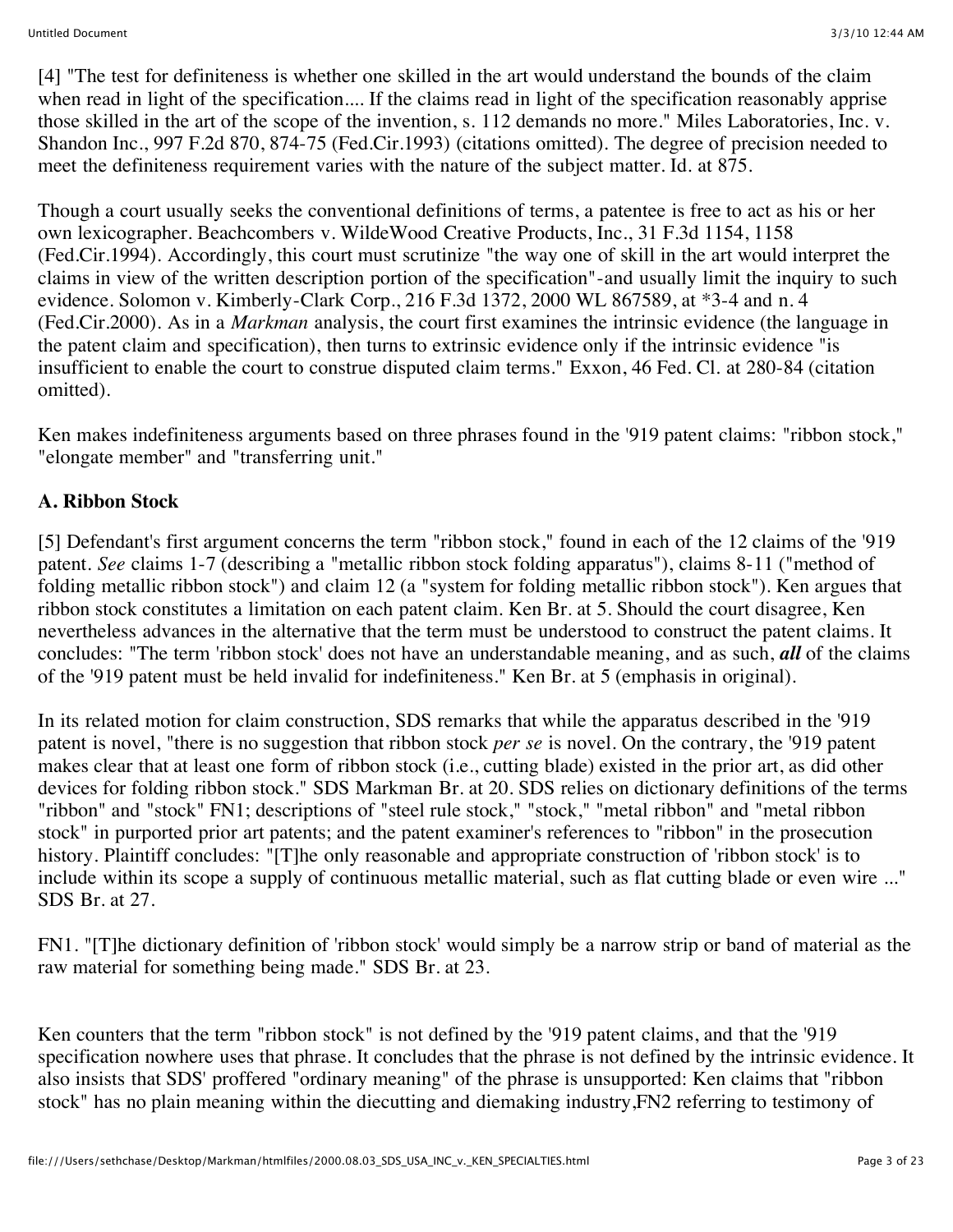SDS' President Simon Song, a glossary published by the International Association of Diecutting and Diemaking (I.A.D.D.), and its own reading of the purported prior art patents. Ken further objects that, according to the dictionary cited by SDS, "ribbon" is first defined as "[a] narrow strip or band of fine fabric, such as satin or velvet, finished at the edges and used for trimming or tying." Ken Br. at 13. FN3 "Thus, SDS is apparently implying that the invention could also cover a unit that folds and cuts clothing, gift wrapping, etc. Such a result is absurd ... [and] well beyond what the '919 patent was intended to cover." Id. Next, Ken cites the I.A.D.D. definition of "stock": "Paper or other material to be die cut or printed." Warshavsky Decl. Exh. N. "Thus, when someone in the diecutting and diemaking industry uses the term 'stock,' [she is] referring to the product which will eventually be made by the diecutter." Ken Br. at 14. Finally, defendant distinguishes plaintiff's proffered prior art patents as either irrelevant to the precise term "ribbon stock," or describing a field other than diecutting or diemaking. Id. at 15. Defendant concludes that a person with skill in the art could not determine the bounds of the claims using the words "ribbon stock" and that the claims must be invalidated as indefinite.

FN2. SDS seeks to define the relevant field more broadly as that of "metal forming art, in the context of diemaking." SDS Statement of Disputed Facts para. 3.

FN3. Though SDS did rely upon the American Heritage Dictionary definition of the term "ribbon," it quoted a *different* dictionary definition as "most appropriate": "Anything resembling a ribbon, as a measuring tape." SDS Markman Br. at 23.

In reply, SDS submits the declaration of Dr. Tricamo:

I am familiar with the level of knowledge of one of ordinary skill in the metal forming arts, including within the diemaking field, at least as early as June 1995 and to the present. (para. 4).

The claims of the '919 patent use the words "metallic ribbon stock" and "ribbon stock" to describe the metal material being worked upon by the apparatus and method stated in the claims. In my opinion, Claim 1 uses the words "ribbon stock" as a shorthand expression for "metallic ribbon stock," which identifies a material intended to be acted upon by the components of the claimed apparatus. (para. 6).

When I reviewed the claims of the '919 patent, I had no trouble understanding what was referred to by the terms "metallic ribbon stock" and "ribbon stock" even without the benefit of the specification of the '919 patent, and I do not believe that one skilled in the art would have any trouble understanding them.... " *Ribbon stock" is a common term used and understood not only by engineers and other technical individuals in the metal forming arts, but is also, in my opinion, one used and understood by non-technical people. In essence, "ribbon stock" defines a flat strip of metal having edges that are generally parallel, as exemplified by a ribbon. "Ribbon stock" can be of any length. The use of "metallic" ribbon stock makes it clear that the material must be metallic, as contrasted with, for example, decorative fabric ribbon.* (para. 7) (Emphasis added).

I understand that terms commonly used in the diemaking industry include "rule," "steel rule," "metal rule," "cutting rule" and "knife." In my opinion, the term "metallic ribbon stock" is consistent with the above terms. (para. 15).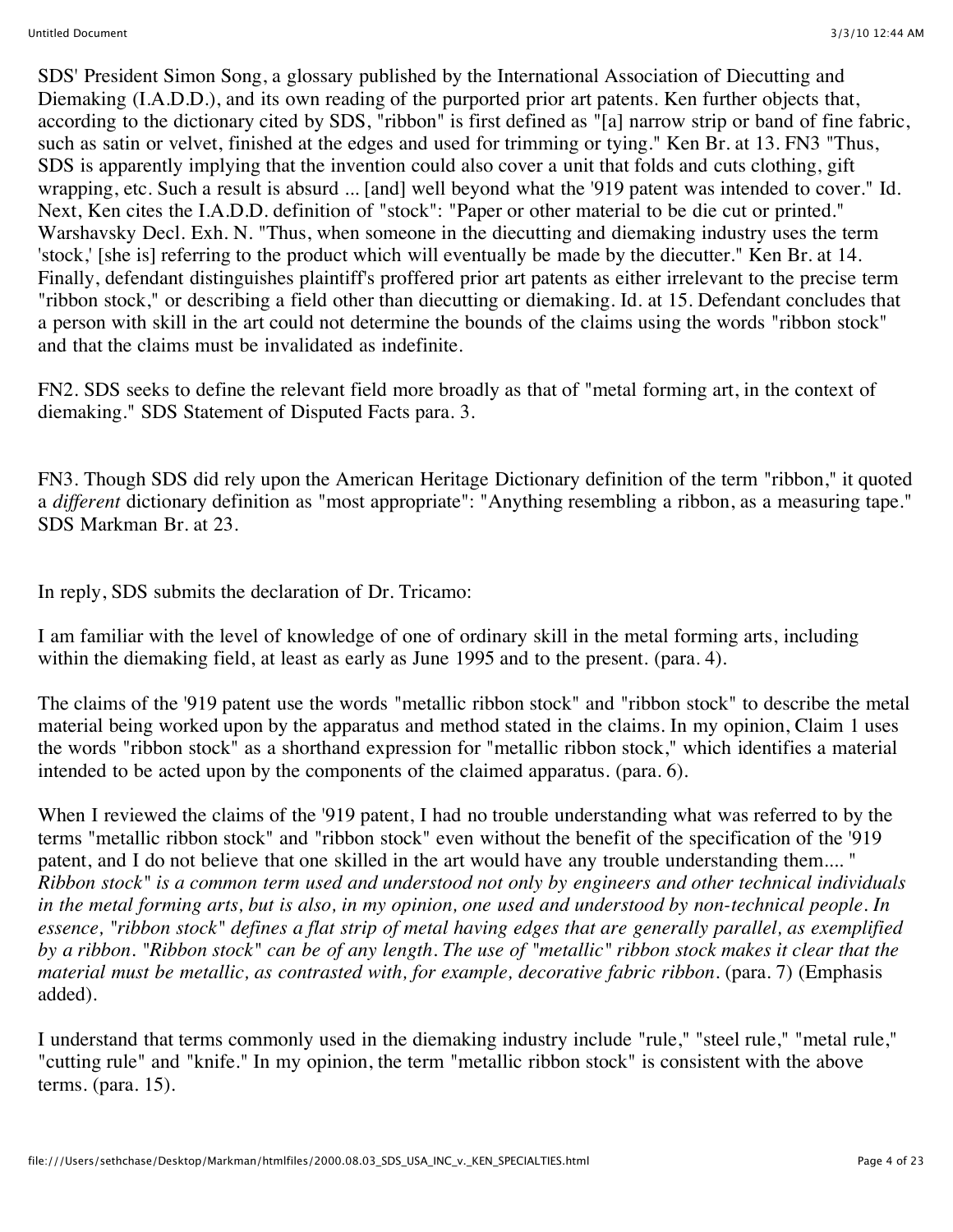Finally, SDS argues that as a matter of law, the use of the phrase "ribbon stock" in the claims, though not in the specification, does not defeat definiteness. SDS Br. at 25.

Ken's argument lacks merit. Beginning with the specification, *see* Miles Laboratories, Inc., 997 F.2d at 875, and Exxon, 46 Fed. Cl. at 283, the court notes that the abstract describes the invention as a "unified folding system for processing in one work line all working processes needed in cutting and folding a cutting blade in a shape suitable to sheet matter molding." The specification is replete with references to said "cutting blade," which is used to "press[ ] a folding or a cutting line on plate matters such as paper, canvas, leather, plastic, etc." *See* '919 Patent, col. 1, lns. 21-23; Figure 2 (showing cutting blade 500 in preferred embodiment). It is clear from the specification that such "cutting blade," initially "wound in a roll shape," *see* col. 4, ln. 61, is fed through the claimed invention, which folds the blade "in [a] shape suitable to a molding of the sheet material," *see* col. 5, lns. 25-27. In turn, a representative claim describes a " *metallic ribbon stock* folding apparatus" comprising a transferring unit, a rotary assembly, at least one retractable elongate member, "said rotary assembly configured for arcuate motion ... to fold a portion of *said ribbon stock* by said elongate member." *See* Claim 1 (emphasis added).

The court finds from this review that the disputed "ribbon stock" described in the claims refers to the material from which the preferred-embodiment "cutting blade" is constructed.FN4 According to the specification, the preferred embodiment uses a supply of metal rule, which it calls a "cutting blade" once it enters the machine, cuts and folds it to produce a die later used to cut predetermined shapes into sheet material such as cardboard. The specification, by its distinction between the terms "cutting blade," and "plate matters"/ "sheet material," refutes the defendant's argument that the claimed "ribbon stock" refers to cardboard or other sheet material which will eventually be stamped out in the diecutting process. And the claims themselves, referring to " *metallic* ribbon stock," refute Ken's assertion that the invention concerns fabric, clothing, or gift wrap.

FN4. Though not dispositive, defendant's repeated references to "steel rule" and "rule" provide some guidance to the court as well. *See, e.g.,* Ken Br. at 13 n. 3 ("The common term used in the industry for the material used to make cutting blades is 'steel rule' or 'rule.' "); Kengott Decl. para. 28 ("From reading and reviewing the '919 patent, I understand the '919 patent to cover a device that processes steel rule such that the end product can be effectively used by a diecutter.'').

The court recognizes that the patentee failed to "match" the terms of the claims to the phrases used in the patent specification. Yet, as noted by SDS, such is legally irrelevant: other courts have rejected the indefiniteness defense,

even though the precise words used in the patent's specification are not necessarily used in the [patent's] claims. Inasmuch as the statute does not require an inventor to use the exact same words in both the specification and the claims, the court must determine whether the language used by the inventors in the patent's claims clearly and adequately set forth what is claimed in the invention, whether the language is consistent with the language used in the patent's specification, and whether the language is reasonably clear in its meaning.

Pennwalt Corp. v. Durand-Wayland, Inc., 225 U.S.P.Q. 558, 565 (N.D.Ga.1984), *aff'd in part and vacated in part,* 833 F.2d 931 (Fed.Cir.1987) (addressing only infringement). *See also* Aqua-Aerobic Systems Inc. v. Richards of Rockford Inc., 1 U.S.P.Q.2d 1945, 1954 (N.D.Ill.1986) (rejecting definiteness challenge based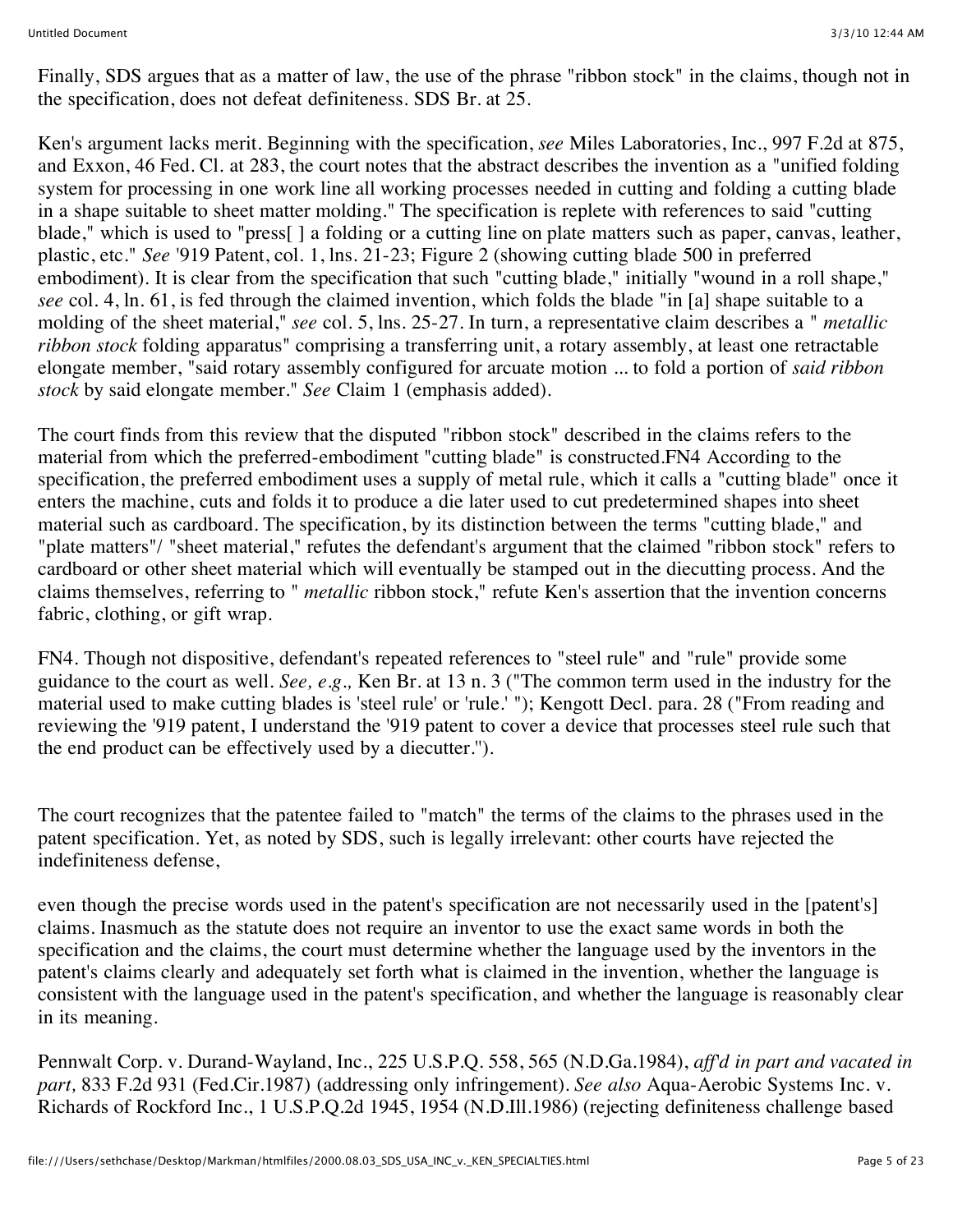on patentee's failure to use the word "member" in both patent claims and specification: "While the patent may not be perfectly drafted, it is clear from an overall reading of the patent that the 'member' referred to in claim 8 is the casting."), *aff'd in part and vacated in part,* 835 F.2d 871, 1987 WL 4672 (Fed.Cir.1987). Finally, though expert testimony proffered by litigants tends to differ as to the understanding of a person with ordinary skill in the art, and despite this court's ruling that Dr. Tricamo may not testify as to the niche field of diecutting and diemaking, the court finds Dr. Tricamo's declaration to be useful guidance as to the background technology and terminology in the metal forming arts. *See* Exxon, 46 Fed. Cl. at 282, 284.

This court's determination is enforced by contrast to *Morton Intern., Inc. v. Cardinal Chemical Co.,* in which the Federal Circuit approved a district court's determination of indefiniteness because the claimed chemical compounds could not be proved to exist even with the use of "sophisticated analytical instrumentation and ... model systems." 5 F.3d 1464, 1469-70 (Fed.Cir.1993). The level of imprecision here, even as alleged by defendant, does not rise to that level; plaintiff survives summary judgment of indefiniteness on the "ribbon stock" terminology.

## **B. Elongate Member**

[6] Ken also alleges indefiniteness based on the term "elongate member," found or incorporated in each of the '919 patent claims, as for example:

[Claim] 1. A metallic ribbon stock folding apparatus comprising:

a transferring unit ...

a rotary assembly having first and second rotary bodies ...

at least one *retractable elongate member,* said *elongate member* mounted for movement between a retracted position where said *elongate member* is disengaged from at least one of said rotary bodies and an extended position where said *elongate member* engages both said first and second rotary bodies; and said rotary assembly configured for arcuate motion ...

[Claim] 3. The metallic ribbon stock folding apparatus as recited in claim 1 comprising two *elongate members.*

[Claim] 5. The metallic ribbon stock folding apparatus as recited in claim 4 [which is dependent on claim 1] wherein the at least one *retractable elongate member* has a stock engaging edge formed by the intersection of at least two sides of the substantially trapezoidal cross-section.

(Emphasis added).

*See generally* Claims 1-12, '919 Patent, col. 6-8. Ken argues that the "elongate member" term is not defined in the patent; not used in the patent specification; and not found in the I.A.D.D. glossary. Ken Br. at 18-20. Ken and its experts assert that the phrase is wholly unfamiliar to the diecutting and diemaking industry, that "[t]hose with skill in the art cannot determine the bounds of the claims that include 'elongate member,' " and that "It is not possible to understand the term 'elongate member' as it is used in the '919 patent." Kengott Decl. para. 26; Therrien Decl. para.para. 24-29.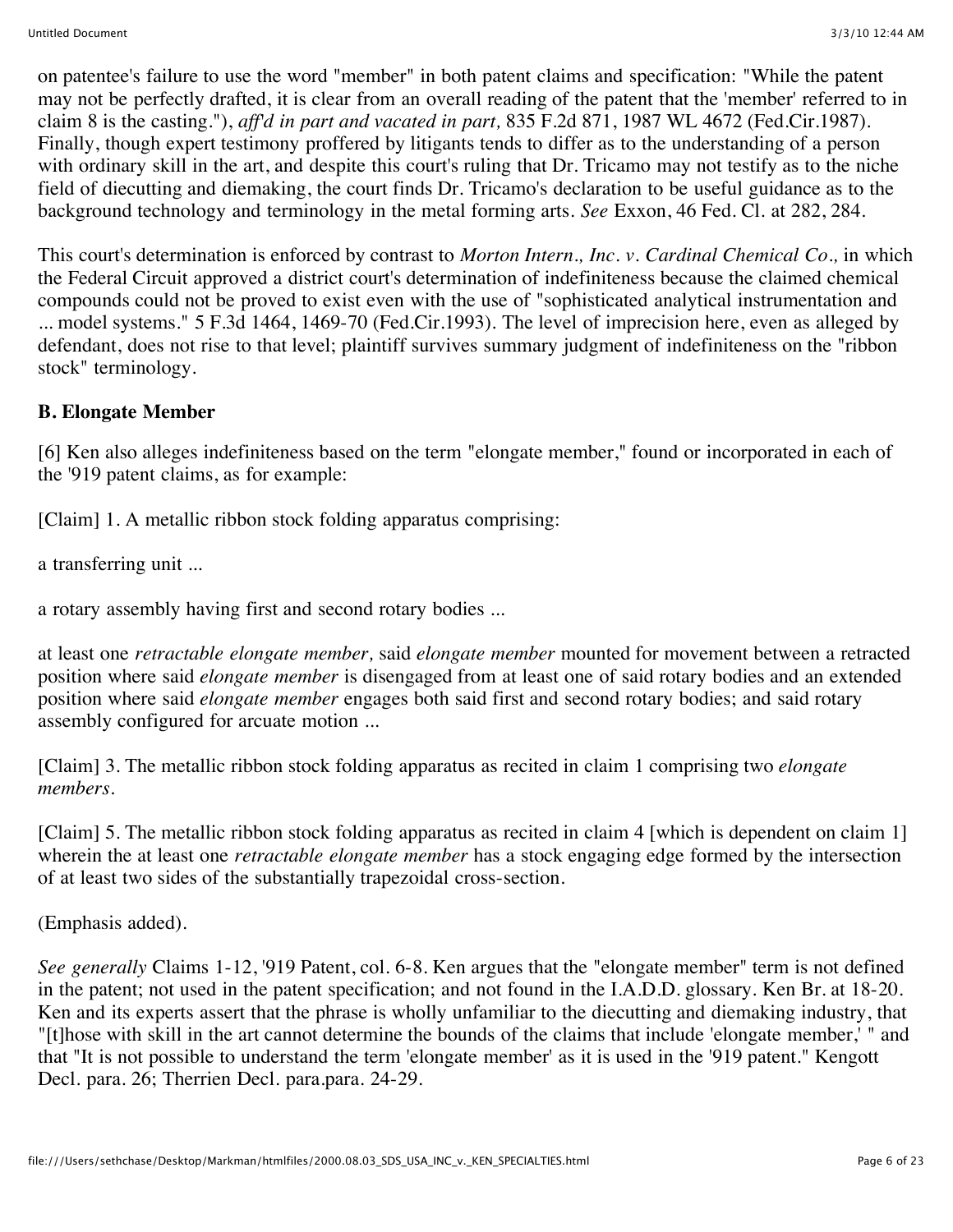SDS' response to Ken's contentions is foreshadowed by Ken's own brief: "The term 'bending pin,' however, *is* one that is used in the prior art." Ken Br. at 20 n. 6.FN5 Plaintiff's reply focuses on the patent's prosecution history, particularly a preliminary amendment filed July 29, 1998 which mentioned the elusive "elongate member." Gilman Decl. Exh. 4 at 44-48. The patent examiner responded by rejecting two claims as indefinite, not on any basis mentioned by defendant. *See* August 26, 1998 action by Examiner Daniel Crane, id. at 52-59 (rejecting claim 11 as indefinite for failure to define the phrase "opposite sides," and claim 17 for not describing the movement of the elongate member. Notably, Examiner Crane used the phrase "elongate member" without comment.) And in October 1998, Examiner Crane himself offered proposed redrafted claims, "to clarify what constitutes an extended and retracted position and to specify that the elongated member is the active work bending implement. It is believed that the claims as now amended overcome any indefiniteness and define [ ] the art of record." Id. at 76-81. In short, plaintiff argues that the patent examiner, presumably skilled in the art, had no difficulty understanding the disputed term.

FN5. Ken's brief further cites the I.A.D.D. glossary, which defines "bending pins" as: "Male and female tools or pins used to bend die steel. Clicker and high die male bending pins are generally custom made by the bender to suit each height, thickness and shape of die steel to be bent. Steel rule male and female bending pins are readily available by number depending upon desired bends to be made and the height of stock." Warshavsky Decl. Exh. N.

Once again, the specification provides crucial guidance. Anticipating conclusions, this court finds that the "elongate member" of the patent claims is identical to the folding member, labeled as part 330 in the diagrams of the invention's preferred embodiment. The folding member (or members), part of "folding unit," "folding device" or "folding means" 300, serves to fold the cutting blade at a pre-set angle.

The following excerpts from the specification provide a flavor of the use of "folding means 300":

[From Abstract]: "[T]he cutting blade transferred to the folding device is folded in a predetermined shape by a *folding member* which performs a going-straight movement and a rotating movement...." *See* '919 Patent Abstract.

[From "Summary of the Invention": the claimed invention includes, *inter alia* ]: a "folding means including at least two *folding members* ".... *See* col. 2, lns. 3-8.

[From "Detailed Description of the Preferred Embodiment"]: "The guide holes 323a and 323b are provided to insertably receive a *folding member 330,* to facilitate movement thereof" ... *See* col. 3, lns. 47-49.

[Again,] "the *folding member 330* is inserted through guide hole 323a of rotary body 320a, [passes through other parts of the invention, including rotary body 320b] and is capable of being moved upwards and downwards. The *folding member 330* inserted for mutual connection of rotary bodies 320a and 320b is provided for the folding work of the cutting blade 500, revolving together with the rotary bodies 320a and 320b. When the folding work is not being performed, the *folding member 330* is completely apart from folding body 313 and is moved towards an upper side." *See* col. 3, ln. 58-col. 4, ln. 1.

[And,] " *Folding member 330* has a substantially triangular shape, which enables the cutting blade 500 to be folded easily even without applying an immoderate force. To fold the cutting blade easily, an application of any other shape excepting the triangulate shape doesn't matter." *See* col. 4, lns. 27-32.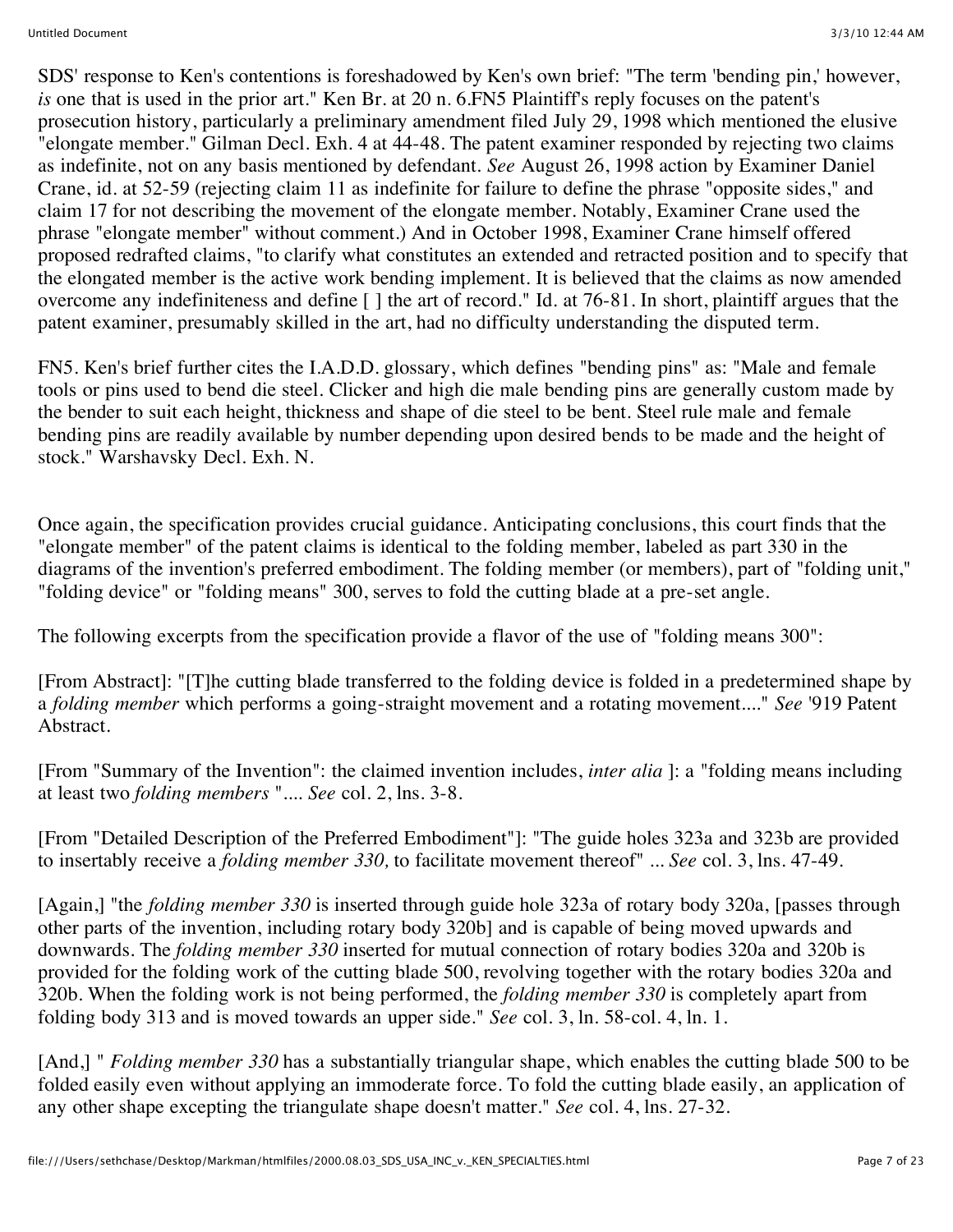[Finally, in the "operation embodiment of the folding system"]: "When the revolving bodies 320a and 320b are rotated, the *folding member 330* is also rotated. That is, the *folding member 330* is rotated and moved around ... for the folding operation as shown in FIG. 5. At this time, the moved *folding member* contacts with the cutting blade 500 ... thereby the cutting blade 500 is naturally folded by a rotating force of the *folding member 330* " ... *See* col. 5, lns. 52-61.

(Emphasis added.) Simple comparison of the specification and the above-quoted claims demonstrates that the "elongate member" of the claims has been described and described again in the patent specification-only there it was called a "folding member". This court has no difficulty determiningthe bounds of an invention involving such a term. Nor did patentee's Dr. Tricamo:

Upon reviewing the '919 patent claims, I had no trouble at all understanding what was intended by the words 'elongate member,' and it is my opinion that one of ordinary skill in the metal forming art would also have no trouble understanding what is meant by these words. Such words are common to describe mechanical terms. They mean a member or element which is longer than it is wide. In the context, it is this element that 'folds' or 'bends' the ribbon stock.

*See* Tricamo Decl. para. 16. Ken defined the challenged part as a "bending pin," and SDS was likewise free to act as its own lexicographer. *See* Hockerson-Halberstadt, Inc. v. Avia Group Int'l, Inc., 2000 WL 1035753 (Fed.Cir.2000). Summary judgment on this issue is denied.

## **C. Transferring Unit**

[7] Finally, Ken challenges SDS' use of the phrase "transferring unit" in the patent claims, such as:

[Claim] 1. A metallic ribbon stock folding apparatus comprising [inter alia]:

a *transferring unit* for transfer of ribbon stock through a passage formed by a guide, said passage defining a longitudinal axis....

[Claim] 12. A system for folding metallic ribbon stock comprising [inter alia]:

a *transferring unit* for controlled transfer of said ribbon stock through said passage in said guide....

In its motion for claim construction, SDS argues that the '919 patent is not subject to means-plus-function analysis under 35 U.S.C. s. 112, para. 6. SDS Markman Br. at 28. During that discussion, addressed more fully below ( *see* Section 3.F.), plaintiff asserts that the specification equates "transferring unit" to a "transfer roller," referring to both as part 10 of the preferred embodiment. *See* id. at 29, referring to '919 Patent col. 4, lns. 61-64 ("The cutting blade 500 ... is transferred to the folding unit 300 ... by the *transferring unit 10, having a transfer roller,* through the cutting molding unit 100 and the guide nozzle 201"); col. 2, lns. 42-44 ("the folding system of the cutting blade comprises a *transferring unit 10* for transferring the cutting blade of a roll shape ..."); col. 5, lns. 25-31 ("The cutting blade 500 passed through the guiding entrance 300 is then folded in the shape suitable to a molding of the sheet material. In folding the cutting blade 500, the *transfer roller 10* stops and the transferring work of the cutting blade 500 is temporarily in a stopped state. At the same time as the stop of the *transfer roller 10,* the second driving unit ... operates ..."); col. 6, lns. 6-7 and 11 (emphasis added).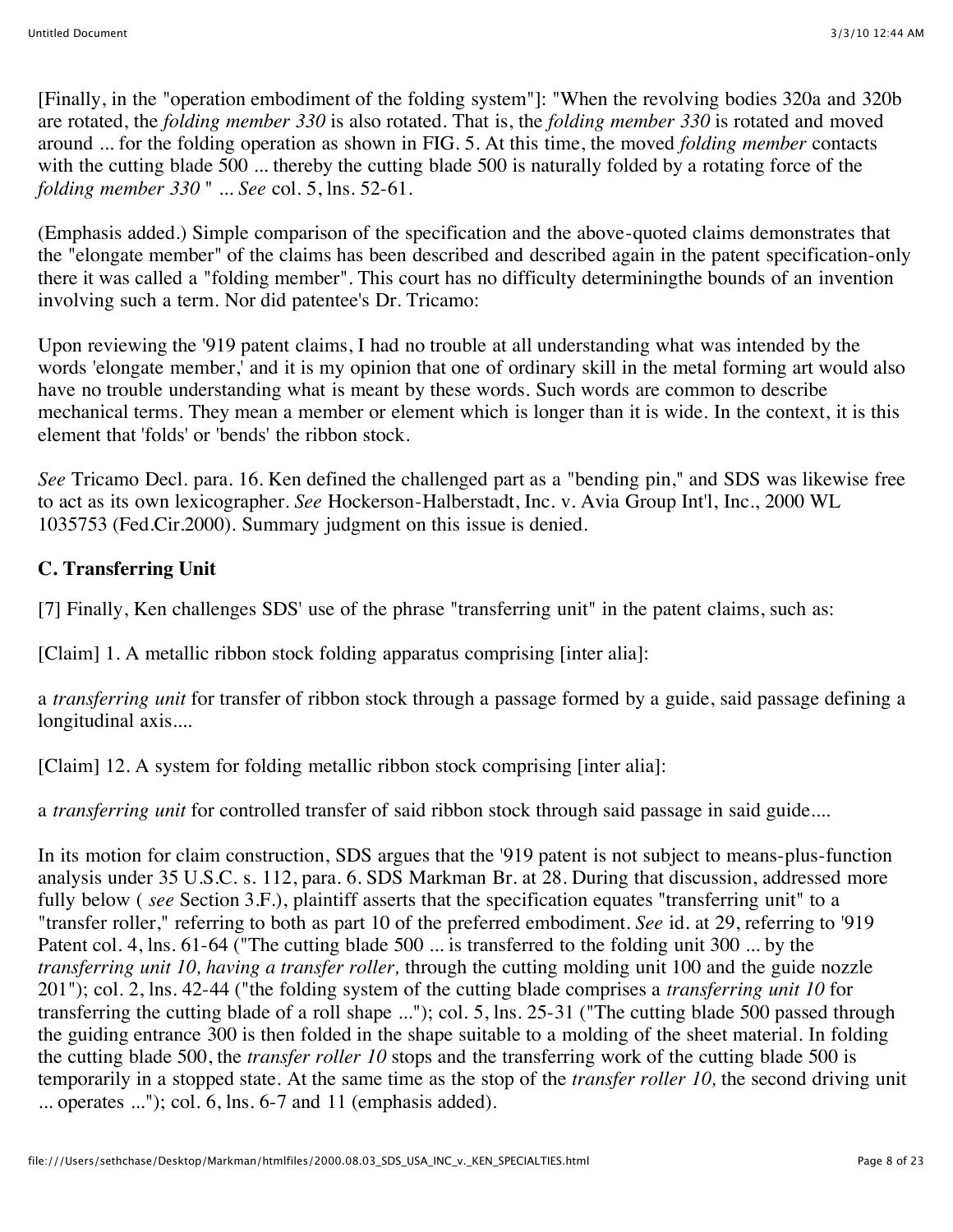Ken counters that such references are inadequate: "Reviewing all of the citations by SDS, we come to the conclusion that the transferring unit has a transfer roller, that the transfer roller can stop (suddenly or otherwise), and that the transfer roller can start again after it stops.... Therefore, even accepting each portion of SDS's argument as accurate, there is no explanation of what the transferring unit is. Rather, the specification identifies one element of the transferring unit, and informs us that the element can stop and go." Ken Br. at 21. Defendant concludes by rejecting any explanation by extrinsic evidence: here again Ken notes the absence of the phrase "transferring unit" in the I.A.D.D. glossary. Id. at 22.

Ken's challenge is rejected. SDS' review of the specification (together with Ken's concession at oral argument) demonstrates that the terms "transferring unit" and "transfer roller" are interchangeable. The patentee uses both terms to describe the mechanism that moves the ribbon stock, from a roll at the beginning of the assembly line, through a longitudinal passage formed by a "guide." FN6 Such interpretationis fully consistent with the use of the phrase "transferring unit" in the patent claims.

FN6. In the preferred embodiment, SDS describes the "guide" as part 200, itself composed of the elements "guide nozzle 201" and "guiding passage 203." *See* col. 3, lns. 7-12, and Figures 2 and 4.

The court is further persuaded by the extrinsic evidence of record. *See* Exxon, 46 Fed. Cl. at 280-84. SDS notes a comment by Patent Examiner Crane when he rejected claims of the parent '379 application over a prior art patent:

[Certain claims] are rejected ... as being anticipated by Tuit (3,420,279). While Tuit does not show a transfer unit, this provision is inherently included since *such mechanism which guides the ribbon into the bending machine* would be required so as *to position the ribbon for bending within the retractable elongate members* ...

Gilman Decl. Exh. 4 at 55 (emphasis added). SDS accurately surmises from that comment that the "transfer unit" was readily recognizable to Examiner Crane, and presumably to other skilled professionals, based on mechanisms found in the prior art.FN7 And again, though not dispositive, the court takes into account the general engineering experience of Dr. Tricamo, who opines:

FN7. At oral argument, SDS suggested that the Tyler patent, No. 5,461,893, disclosed examples of the transferring unit. *See* Tyler patent, description of "Rule Feeder" at col. 6, ln. 45 *et seq.* That contention was disputed; the court does not consider it dispositive.

The claims clearly convey that the transferring unit is a mechanism for moving ribbon stock through a passage in a guide so that processing of the material can take place. This can be accomplished by any number of devices known in the 1995 time frame, including cam drive, linkage drive, feed rollers or gear drives ...

Tricamo Decl. para. 17.

The patentee has satisfied the definiteness standard; Ken's motion for summary judgment is denied.

### **3. Written Description**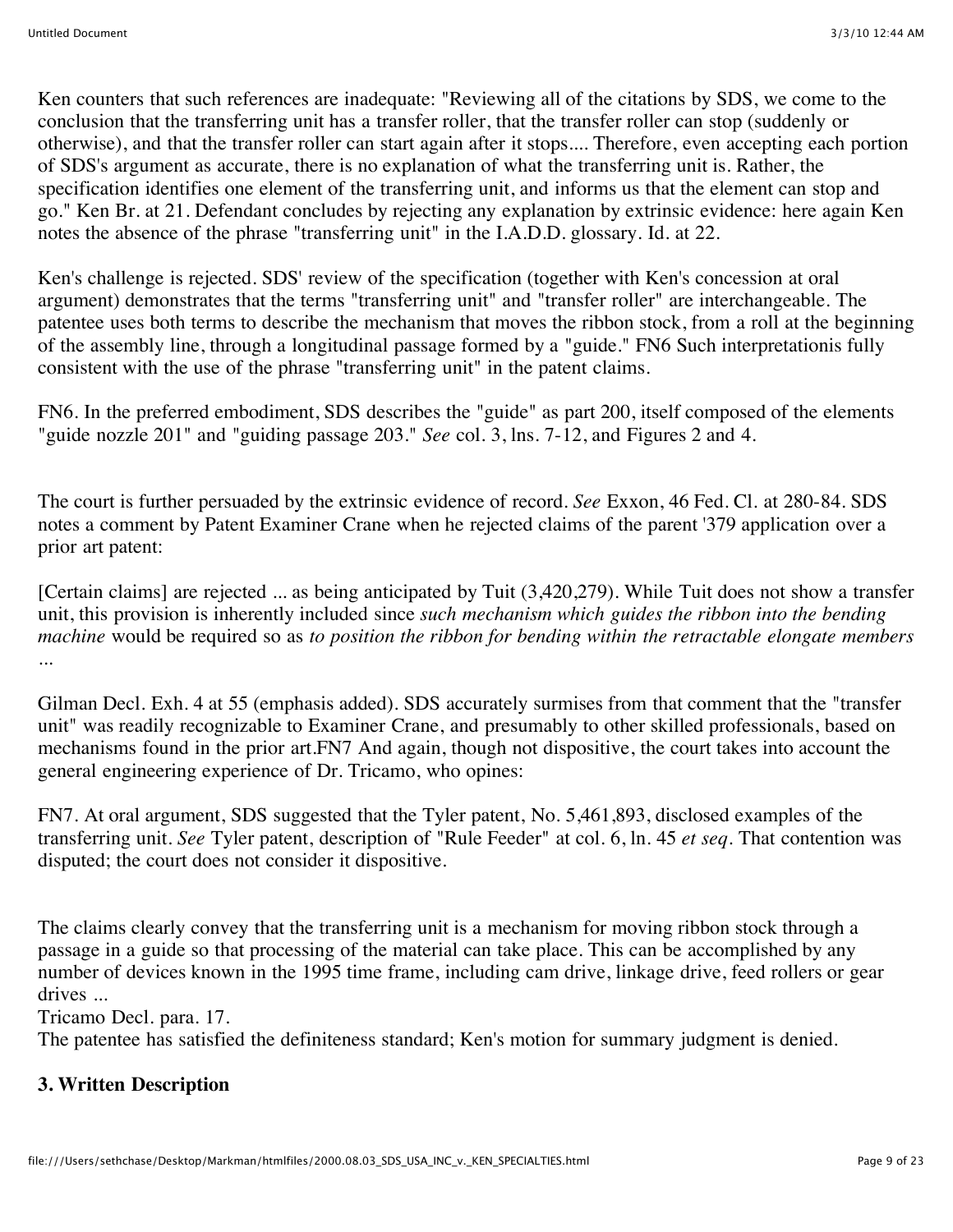In the alternative, Ken requests a judgment of invalidity based on SDS' failure to satisfy the written description requirement, 35 U.S.C. s. 112, para. 1:

The specification shall contain a written description of the invention, and of the manner and process of making and using it, in such full, clear, concise, and exact terms as to enable any person skilled in the art to which it pertains, or with which it is most nearly connected, to make and use the same ...

[8] The Federal Circuit describes the purpose of this rule: "Satisfaction of the description requirement insures that subject matter presented in the form of a claim subsequent to the filing date of an application was sufficiently disclosed at the time of filing so that the prima facie date of invention can fairly be held to be the filing date of the application." In re Smith, 481 F.2d 910, 914 (C.C.P.A.1973), quoted in Vas-Cath Inc. v. Mahurkar, 935 F.2d 1555, 1562 (Fed.Cir.1991). *See also* Rengo Co. Ltd. v. Molins Machine Co., 657 F.2d 535, 551 (3rd Cir.1981) ("The purpose of the description requirement is 'to buttress the original filing date of the application as the prima facie date of invention.' ").

As relevant to this case, "If an inventor applies for a patent in a foreign country, and files an application in the United States within one year, the American application 'shall have the same effect as the same application would have if filed in this country on the date on which the application for patent for the same invention was first filed in such foreign country,' " provided that the written description requirement is satisfied. Rengo, 657 F.2d at 547-48 (quoting 35 U.S.C. s. 119(a)).

Our own Circuit explains:

[T]here is a subtle relationship between the policies underlying the description and definiteness requirements, as the two standards, while complementary, approach a similar problem from different directions. Adequate description of the invention guards against the inventor's overreaching by insisting that he recount his invention in such detail that his future claims can be determined to be encompassed within his original creation. The definiteness requirement shapes the future conduct of persons other than the inventor, by insisting that they receive notice of the scope of the patented device.

*Rengo, id.* at 551, quoted in Vas-Cath, 935 F.2d at 1561.

[9] [10] [11] The test for compliance with the written description requirement is well settled: "Although [the applicant] does not have to describe exactly the subject matter claimed, ... the description must clearly allow persons of ordinary skill in the art to realize that [the applicant] invented what is claimed." Vas-Cath, 935 F.2d at 1563 (quoting In re Gosteli, 872 F.2d 1008, 1012 (Fed.Cir.1989)). "A disclosure in a parent application that merely renders the later-claimed invention obvious is not sufficient to meet the written description requirement; the disclosure must describe the claimed invention with all its limitations." Tronzo v. Biomet, Inc., 156 F.3d 1154, 1158 (Fed.Cir.1998). Such compliance is a question of fact. Vas-Cath, 935 F.2d at 1563; Union Oil Co. of California v. Atlantic Richfield Co., 208 F.3d 989, 996 (Fed.Cir.2000).

Ken summarizes its position: "[T]he claims of the '919 patent were filed several years after the written description was drafted-apparently to cover Ken's products. As such, at the time the specification was filed, SDS did not actually know of the invention it is now claiming (it was only after SDS became aware of Ken's products that it filed its new claims)." Ken Br. at 23.

Once again, defendant's argument is linguistic. It springs from the premise that the terms "ribbon stock" and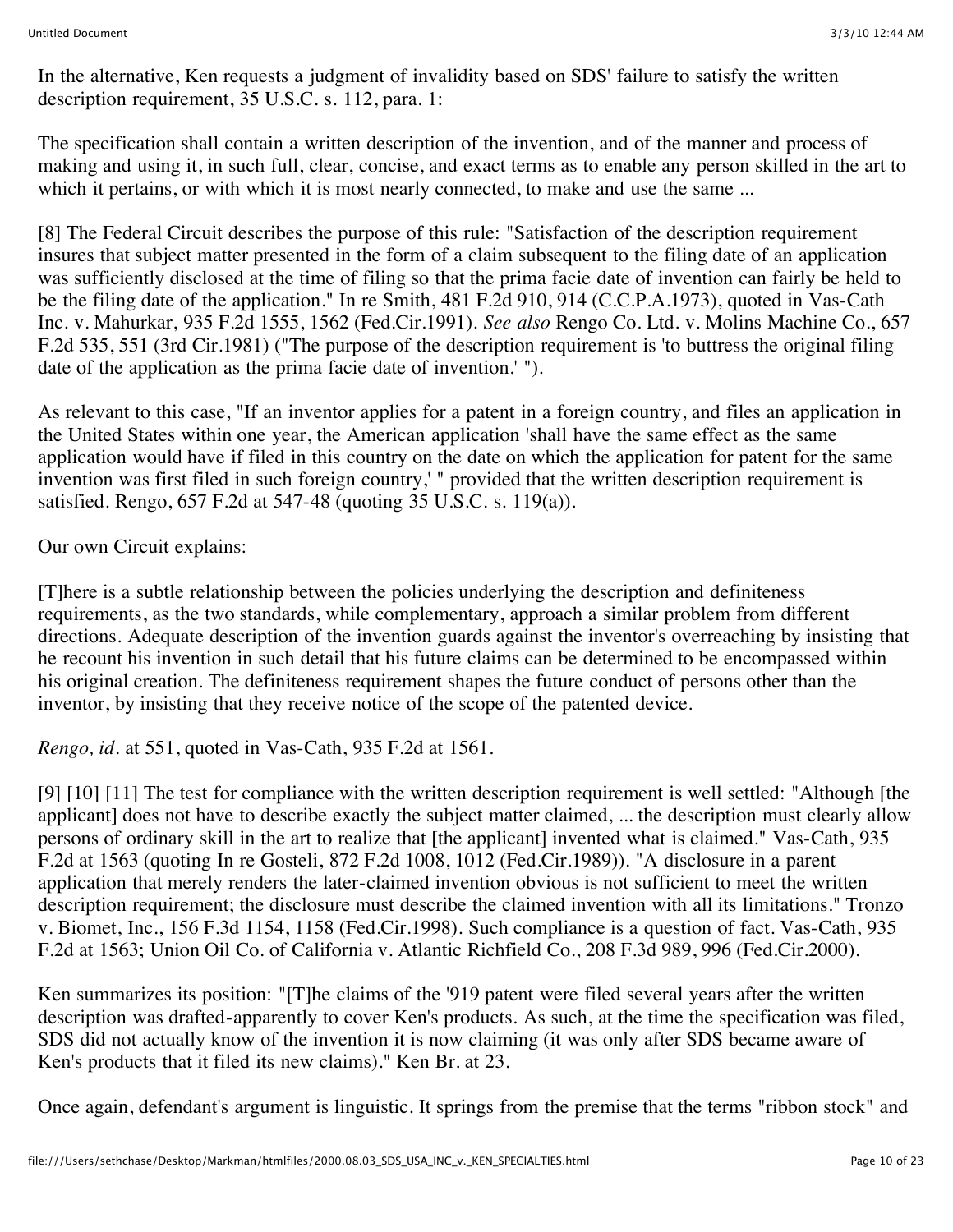"elongate member" "were never used in the original application, and as such, were never defined by the patent." Ken Br. at 2. Ken frames the issue: "When the written description does not use precisely the same terms used in a claim, the question is then whether the specification directs or guides one skilled in the art to the subject matter claimed." Id. at 24.

# **A. Ribbon Stock**

[12] The court again reviews the specification to determine whether the claimed "ribbon stock" has been adequately disclosed. Tracking the earlier analysis of definiteness, *see* Section 2.A. above, it is clear that the specification's repeated references to a "cutting blade" describe the "ribbon stock" named in the patent claims. Even Ken takes the position that the patent "clearly explains" the following flow chart:

1. the steel rule which is used for making the cutting blade is transferred (for example, from a spool of wound steel) to the cutting molding unit

2. at the cutting molding unit, a piece of the steel rule is cut;

3. the cut steel rule is then transferred to a bending pin; and

4. the cut steel rule is bent by the bending pin.

Ken Br. at 26. That explanation supports this court's finding that a person of ordinary skill in the art would readily recognize that SDS' invention involved steel rule/ribbon stock.

This case is distinguishable from Tronzo v. Biomet, Inc., 156 F.3d 1154, 1159 (Fed.Cir.1998), where a patentee had described only a single, conical shape of "cup" (part of an artificial hip implant) in its parent application, yet sought to claim generically-shaped cups in a patent that issued from a later continuation-inpart application. Unlike Tronzo, SDS described the challengedpart in its original disclosure-albeit by a different name. *See* Fujikawa v. Wattanasin, 93 F.3d 1559, 1570 (Fed.Cir.1996) ( "[I]psis verbis disclosure is not necessary to satisfy the written description requirement of section 112. Instead, the disclosure need only reasonably convey to persons skilled in the art that the inventor had possession of the subject matter in question."); Lockwood v. American Airlines, Inc., 107 F.3d 1565, 1572 (Fed.Cir.1997) ("Although the exact terms need not be used in haec verba ... the specification must contain an equivalent description of the claimed subject matter."). Summary judgment is denied.

### **B. Elongate Member**

Ken's objection to the adequacy of written description of the claimed "elongate member" is similarly resolved. To iterate, the court must determine whether the '919 specification "provides adequate direction which reasonably would lead persons skilled in the art" to the disputed part. Fujikawa, 93 F.3d at 1570 (citation omitted).

As noted above, the defendant itself has identified the elongate member as a "bending pin." The specification describes the element as "folding member 330," and SDS' witness Dr. Tricamo avows that one of ordinary skill in the metal forming art would have no difficulty understanding such a common term. *See* Tricamo Decl. para. 16. This evidence satisfies the written description requirement. Ken's semantic arguments are unpersuasive. Summary judgment is denied on the written description issue.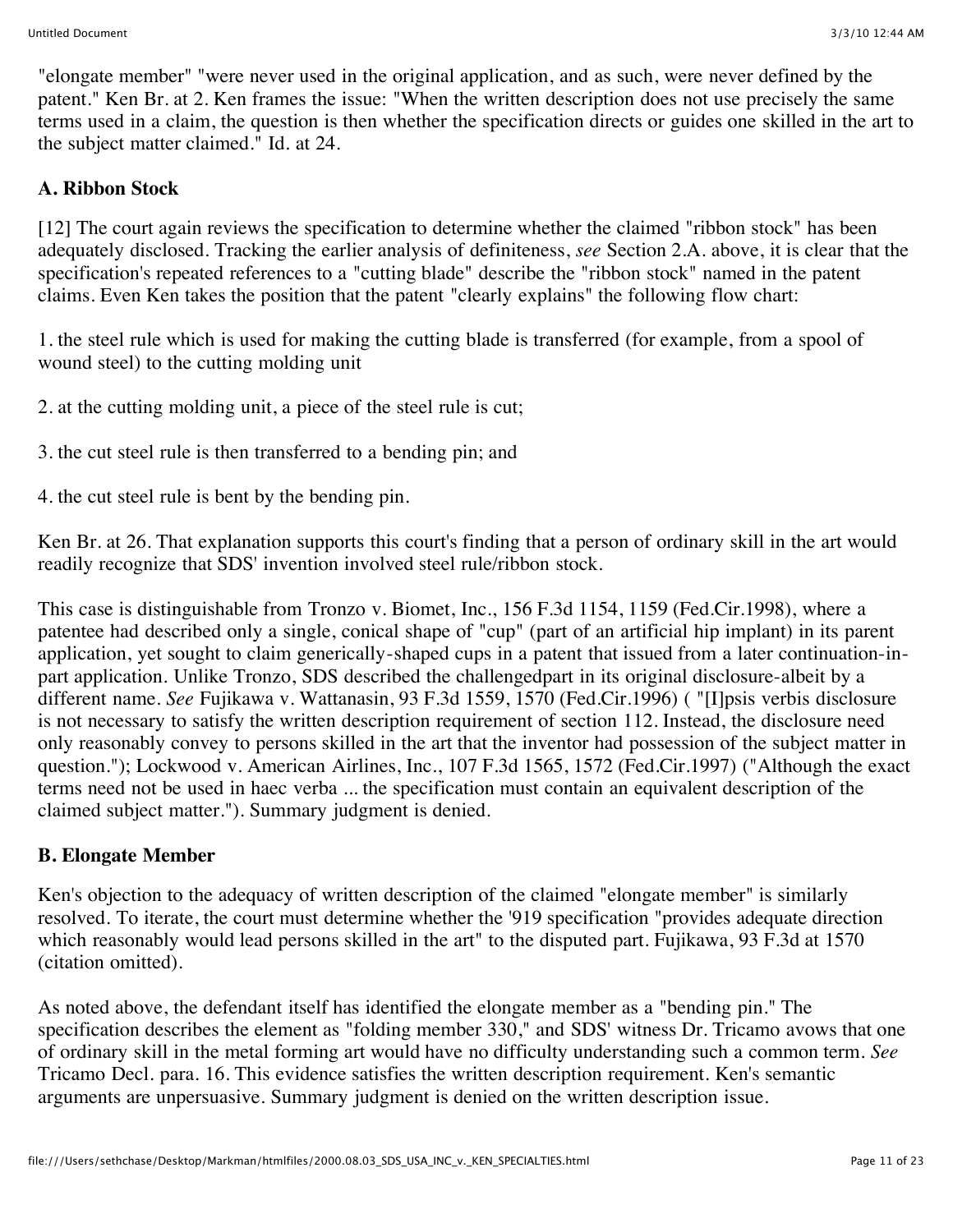### **4. Claim Construction**

### **A.** *Markman* **Standard**

As said, SDS and Ken each requests that the court construe the '919 claims in its favor. The construction of patent claims is a matter of law exclusively for the court. Markman v. Westview Instruments, 52 F.3d 967 (Fed.Cir.1995).

This court recently discussed the standards for claim construction:

The court must look first to the "intrinsic evidence," which consists of the patent claims, the specification, and the prosecution history if in evidence. "Such intrinsic evidence is the most significant source of the legally operative meaning of disputed claim language." Vitronics Corp. v. Conceptronic, Inc., 90 F.3d 1576, 1582 (Fed.Cir.1996). The court should presume that the terms in the claim mean what they say, and, unless otherwise compelled, give full effect to the ordinary and accustomed meaning of claim terms. Johnson Worldwide Associates, Inc. v. Zebco Corp., 175 F.3d 985, 989 (Fed.Cir.1999). Of course, "claim construction is not philosophy ... [it] is firmly anchored in reality by the understanding of those of ordinary skill in the art." K-2 Corp. v. Salomon S.A., 191 F.3d 1356, 1360 (Fed.Cir.1999). And though the prosecution history can and should be used to understand the language used in the claims, it may not be used to "enlarge, diminish, or vary" the limitations in the claims. Markman, 52 F.3d at 979 (citation omitted).

"In most situations, an analysis of intrinsic evidence alone will resolve any ambiguity in a disputed claim term. In such circumstances, it is improper to rely on extrinsic evidence" such as expert testimony, treatises and dictionaries, and articles. Vitronics, 90 F.3d at 1583. Accordingly, where the patent documents are unambiguous, expert testimony is entitled to no weight. *Id.* Prior art may serve as a guide to the meaning of a disputed term, and particularly as a time-saving demonstration of how a disputed term is used by those skilled in the art. *Id.* at 1584. Finally, "opinion testimony on claim construction should be treated with the utmost caution," because such testimony "amounts to no more than legal opinion-it is precisely the process of construction that the court must undertake." *Id.* at 1585 (citation omitted).

Bristol-Myers Squibb Co. v. Immunex Corp., 86 F.Supp.2d 447, 448-49 (D.N.J.2000).

### **B. "At least one" retractable elongate member**

### *i. Plain Language*

[13] Initially, SDS asserts that the "at least one retractable elongate member" described in independent claims 1, 8 and 12, and some of the dependent claims, refers to an invention with *one or more* such elongate members. "Use of the phrase 'at least one' means that there could be only one or more than one." Rhine v. Casio, Inc., 183 F.3d 1342, 1345 (Fed.Cir.1999) (also quoting Kistler Instrumente AG. v. United States, 224 Ct.Cl. 370, 628 F.2d 1303, 1318 (1980) ("Anyone with even the most rudimentary understanding of the English language understands that 'at least one piezo-electric crystal means lodged within said component means,' to mean one or more crystals. Certainly, if the patentees intended that claim 1 was to cover one and only one piezoelectric crystal, they would have changed the above-quoted language to read 'one piezoelectric crystal means lodged within said component means.' ")). In the definiteness analysis above, this court concluded that the "retractable elongate member" of the claims is the same part as the "folding member 330" named in the patent specification.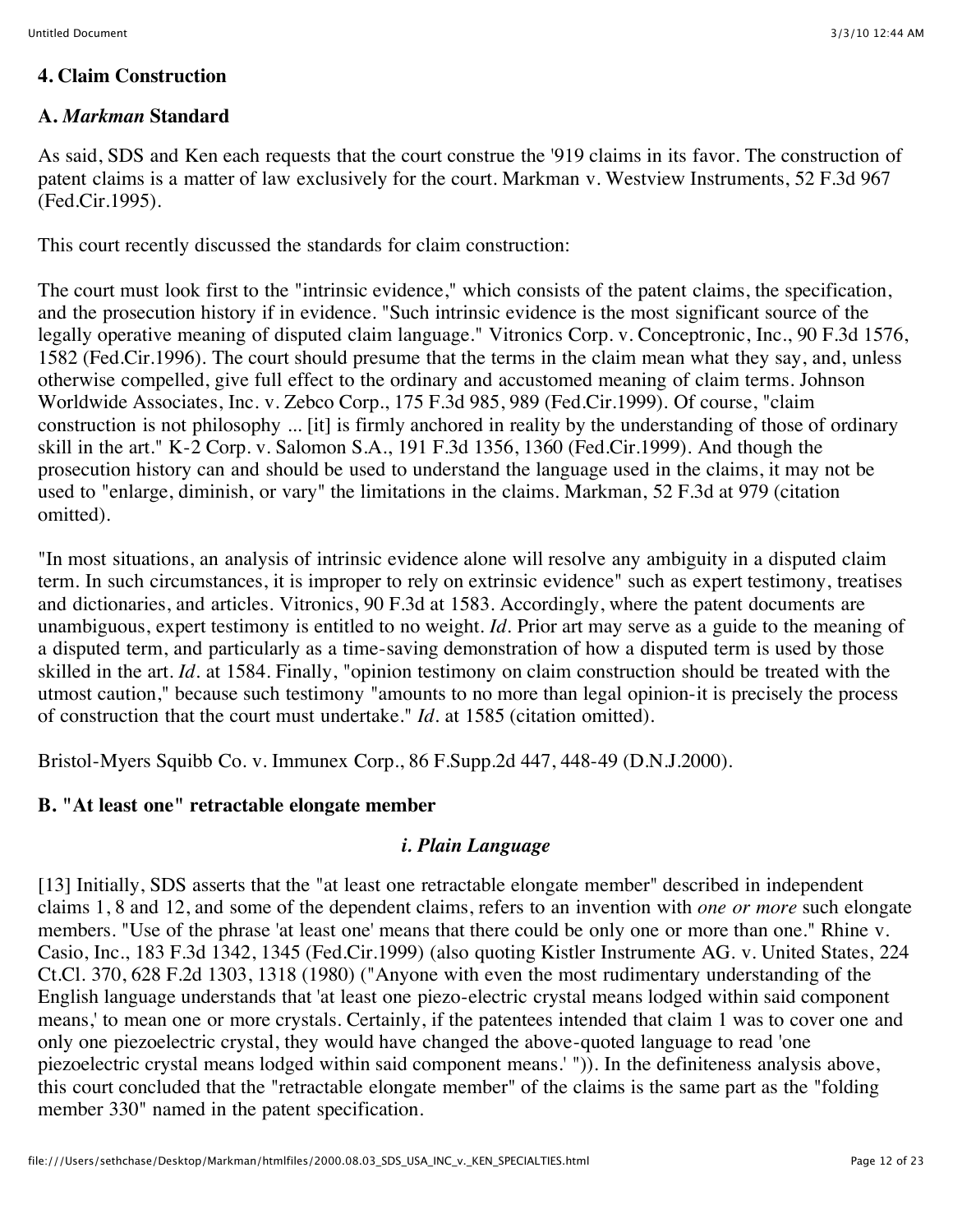The patentee acknowledges that portions of the specification appear to describe an invention with *two* elongate members. Figure 3 shows two sets of guide holes 323a and 323b set in the rotary bodies 320a and 320b to accommodate elongate members, and Figure 2 portrays two folding members 330. Yet SDS notes that the specification describes only a preferred embodiment of the invention-and "particular embodiments appearing in a specification will not be read into the claims when the claim language is broader than such embodiments .... [a] limitation should not be read from the specification into the claims" Rhine, 183 F.3d at 1346; *see also* Specialty Composites v. Cabot Corp., 845 F.2d 981, 987 (Fed.Cir.1988). Patentee explains that "if a need exists," two elongate members can be employed, but such is not required by the claims. *See* col. 6, ln. 8.

Further, SDS quotes from the specification at col. 3, lns. 47-58: "The guide holes ... are provided to insertably receive a folding member 330, to facilitate movement thereof ... Although an example of the guide holes ... is shown in the figures wherein each guide hole has a folding member set therein, *it is preferable that only one folding member is set at a given time during operation.*" (Emphasis added.) And, at col. 4, lns. 4-5: "Although two folding members 330 are shown in the drawings, for exemplary purposes, *only one can be set.*" (Emphasis added.) Finally, Figure 5 shows only one folding member and maps its arc as it bends the cutting blade. SDS claims that, were a second folding member used while a first folding member was in operation, "one would interfere with the other." SDS Br. at 11.

Ken responds that the elongate member should be understood as a means-plus-function element under 35 U.S.C. s. 112 para. 6, a contention which the court will address below. Defendant continues: "The structure that performs [named] functions in the specification are the *two* folding members identified as item 330. The specification, along with Figs. 2, 4 and 6 indicate that retractable elongate member refers to *each* folding member.... [T]he only structure taught by the specification is a unit that includes *two* folding units." Ken Br. at 27.

At this point, the court is persuaded by two maxims of patent construction to accept SDS' interpretation. First, the patentee follows clear authority that "the language of the claim frames and ultimately resolves all issues of claim interpretation." Abtox, Inc. v. Exitron Corp., 122 F.3d 1019, 1023 (Fed.Cir.1997), and that claim language may not be narrowed to preferred embodiments disclosed in the specification. *See* Rhine, 183 F.3d at 1346; *see also* Transmatic, Inc. v. Gulton Industries, Inc., 53 F.3d 1270, 1277 (Fed.Cir.1995). Second, "[i]n construing a claim, claim terms are given their ordinary and accustomed meaning unless examination of the specification, prosecution history, and other claims indicates that the inventor intended otherwise." Transmatic, 53 F.3d at 1277. Following those guidelines, the court will call the disputed "rose" a "rose" unless persuaded otherwise by the prosecution history or the other claims (via the doctrine of claim differentiation).

## *ii. Claim Differentiation*

As another clue, SDS looks to the dependent patent claims. Claim 1 describes a "metallic ribbon stock folding apparatus" comprising, *inter alia,*

*at least one retractable elongate member,* said elongate member mounted for movement between a retracted position where said elongate member is disengaged from at least one of said rotary bodies and an extended position where said elongate member engages both said first and second rotary bodies....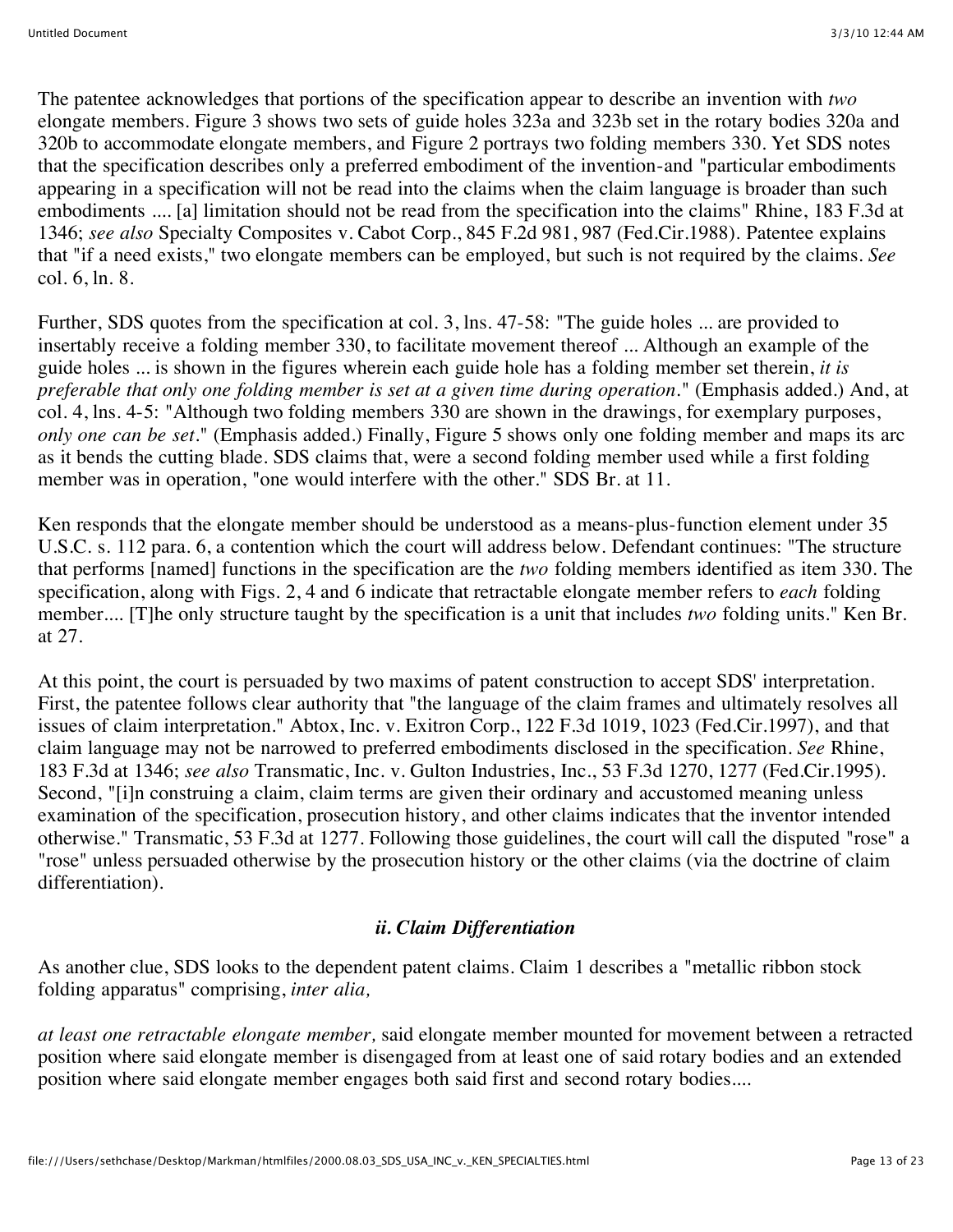(Emphasis added.) In turn, dependent claim 3 reads in full: "The metallic ribbon stock folding apparatus as recited in claim 1 comprising *two* elongate members."

[14] [15] Dependent claims, which add limitations, are presumed narrower than the independent claims from which they spring. *See, e.g.,* Wilson Sporting Goods Co. v. David Geoffrey & Assoc., 904 F.2d 677, 686 (Fed.Cir.1990); Specialty Composites, 845 F.2d at 987-88 (holding that a limitation recited in dependent claims does not imply such limitation in independent claims: to the contrary, such is evidence that the broader independent claims do not contain the limitation). And, "[w]here some claims are broad and others narrow, the narrow claim limitations cannot be read into the broad." D.M.I., Inc. v. Deere & Co., 755 F.2d 1570, 1574 (Fed.Cir.1985) (citation omitted).FN8 Finally, the doctrine of claim differentiation teaches that "[t]here is presumed to be a difference in meaning and scope when different words or phrases are used in separate claims. To the extent that the absence of such difference in the meaning and scope would make a claim superfluous, the doctrine of claim differentiation states the presumption that the difference between claims is significant." United States v. Telectronics, 857 F.2d 778, 783-84 (Fed.Cir.1988) (citation omitted).

FN8. The *D.M.I.* Court described such rule as "far more than 'general.' It is fixed. It is long and well established. It enjoys an immutable and universally applicable status comparatively rare among rules of law. Without it, the entire statutory and regulatory structure governing the drafting, submission, examination, allowance, and enforceability of claims would crumble." 755 F.2d at 1575.

The court accepts SDS' claim differentiation argument. Dependent claim 3 tracks independent claim 1 in all respects, except that claim 3 describes exactly two elongate members. Because claim 1 is presumed both different from and broader than dependent claim 3, the court concludes that claim 1 must recite some number of elongate members other than, or in addition to, exactly two. This interpretation supports a reading of the "at least one" language to include an invention with only one elongate member.

### *iii. Prosecution History*

Finally, the parties focus on the prosecution history of the '919 patent in suit, as well as of the parent '391 application which issued as the '750 patent.FN9

FN9. Though SDS initially asserted infringement of the '750 patent, it later dismissed that infringement claim with prejudice. Only the '919 patent remains at issue in this suit.

Ken's argument stems from two events that occurred during SDS' prosecution of the *parent* '391 application. Claims submitted to the PTO in June 1996 included claim 2, describing a single "folding member," and dependent claim 3, "wherein said folding member is at least set with plural numbers." Gilman Decl. Exh. 2 at 35-36. On July 9, 1997, the patent examiner rejected all pending claims (claims 1-11) for various reasons, including:

Claims 1 and 9 are rejected under 35 U.S.C. 102(a), (b), (e) as being anticipated by Tyler (5,461,893). See Figure 5 where the first and second driving means is shown for revolving the folding means and moving the folding means in a straight line direction, i.e., in an "isolated position".

Claim 1 is rejected under 35 U.S.C. 103(a) as being unpatentable over Paine (3,584,660) in view of Tyler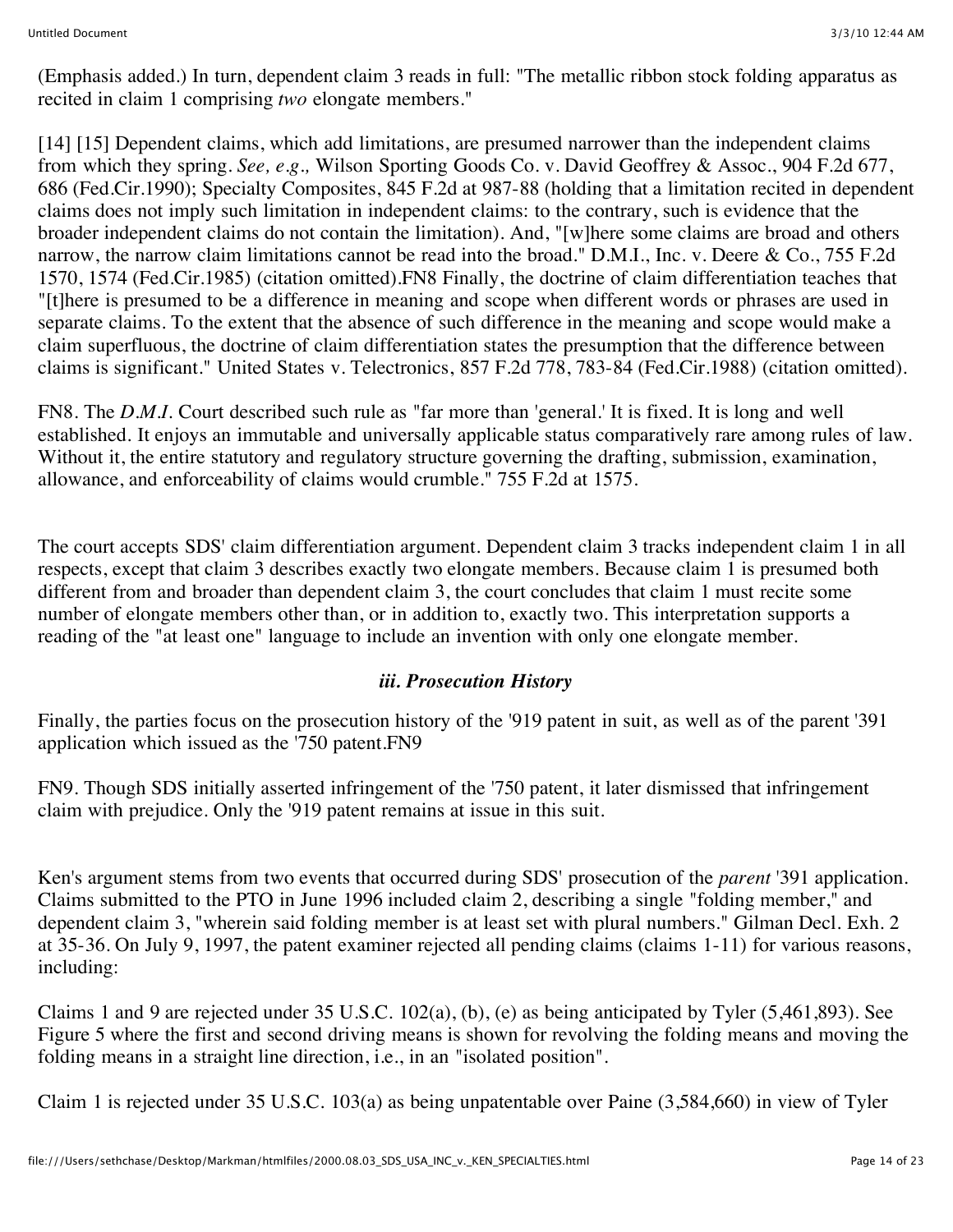(5,461,893). Paine illustrates the basic claimed invention wherein a folding means 32 can be revolved and moved in a straight line so as to effect bending of the workpiece and permit movement of the folding means to be retracted and extended by moving the folding means along its axis. The two movements, i.e., in a revolving direction and in a straight line direction, are effected by first and second driving means [shown in accompanying diagrams]. Paine indicates that a cutting means is provided to cut the workpiece to a desired length but does not indicate where the cutting means may be positioned. Tyler shows that a cutting means may be positioned between the transferring unit and a guide nozzle. Accordingly, it would have been obvious to the skilled artisan to have modified Paine's cutting means by situating the cutting means upstream of the nozzle which feeds the workpiece into the bending unit as taught by Tyler so as to sever the workpiece to a desired length prior to being fed into the bending unit.

Warshavsky Decl. Exh. S at 82-83. In response, on October 16, 1997, the inventor amended claim 1 to recite, *inter alia,* a folding means, "the folding means including *at least two folding members.*" Warshavsky Decl. Exh. T at 90 (emphasis added). That amendment also referenced "a pair of rotary bodies, rotatably connected to the ends of the fixing body for revolving the folding member *s,* said pair of rotary bodies having a pair of guide holes formed therein for revolving the folding member *s.*" Id. (Emphasis added). And in that submission, the inventor represented:

Applicant respectfully submits that the present invention as claimed is patentably distinguishable from Tyler '893 and is therefore allowable thereover. *For example, with regard to independent claim 1, nowhere does Tyler '893 teach or suggest applicant's, inter alia, 'folding means including at least two folding members* ...'. In contrast thereto, with the Tyler '893 device, as discussed above, the bending bars and the single bending tool must be withdrawn and disengaged completely from the metal rule so that the bending tool may be rotated to a second position. *Advantageously in the present invention, two folding members are provided which may be alternatively positioned adjacent the cutting blade by the second driving means.* Therefore, the cutting blade of the present invention remains within its guide member throughout the bending process.

Warshavsky Decl. Exh. T at 8-9 (emphasis added). In response to the inventor's October 1997 amendments, the examiner allowed the '750 patent to issue. *See* Notice of Allowability, Gilman Decl. Exh. 2 at 117. It is undisputed that the '750 patent includes the limitation "the folding means including at least two folding members." *See* '750 Patent, Gilman Decl. Exh. 2 at 14, claim 1; *see also* dependent claim 2 ("... wherein the at least two folding members having [ *sic* ] a substantially triangular cross-section.").

From these events, Ken argues: "As used in the '919 patent specification, and the prosecution history of its parents, 'at least one retractable member' must be interpreted as two or more folding members. Otherwise, Tyler '893 anticipates the invention by disclosing one bending pin.'' Ken Br. at 30. The defendant charges that SDS is, by this motion, now attempting to reclaim subject matter that it expressly disclaimed in the prosecution history: an invention involving only one bending pin. Id. Ken thus relies on a variant of prosecution history estoppel: FN10

FN10. The doctrine of "prosecution history estoppel," sometimes called "file-wrapper estoppel," "precludes a patentee from obtaining in an infringement suit protection for subject matter which it relinquished during prosecution in order to obtain allowance of the claims." Lockwood v. American Airlines, Inc., 107 F.3d 1565, 1574 (Fed.Cir.1997). It is typically invoked to bar or limit a patentee's assertions of infringement under the doctrine of equivalents. *Id.; see also* K-2 Corp. v. Salomon S.A., 191 F.3d 1356, 1367 (Fed.Cir.1999). The doctrine is not squarely applicable to the claim construction context, but has a close variant: "Interpreting claims in view of the prosecution history applies as a preliminary step in determining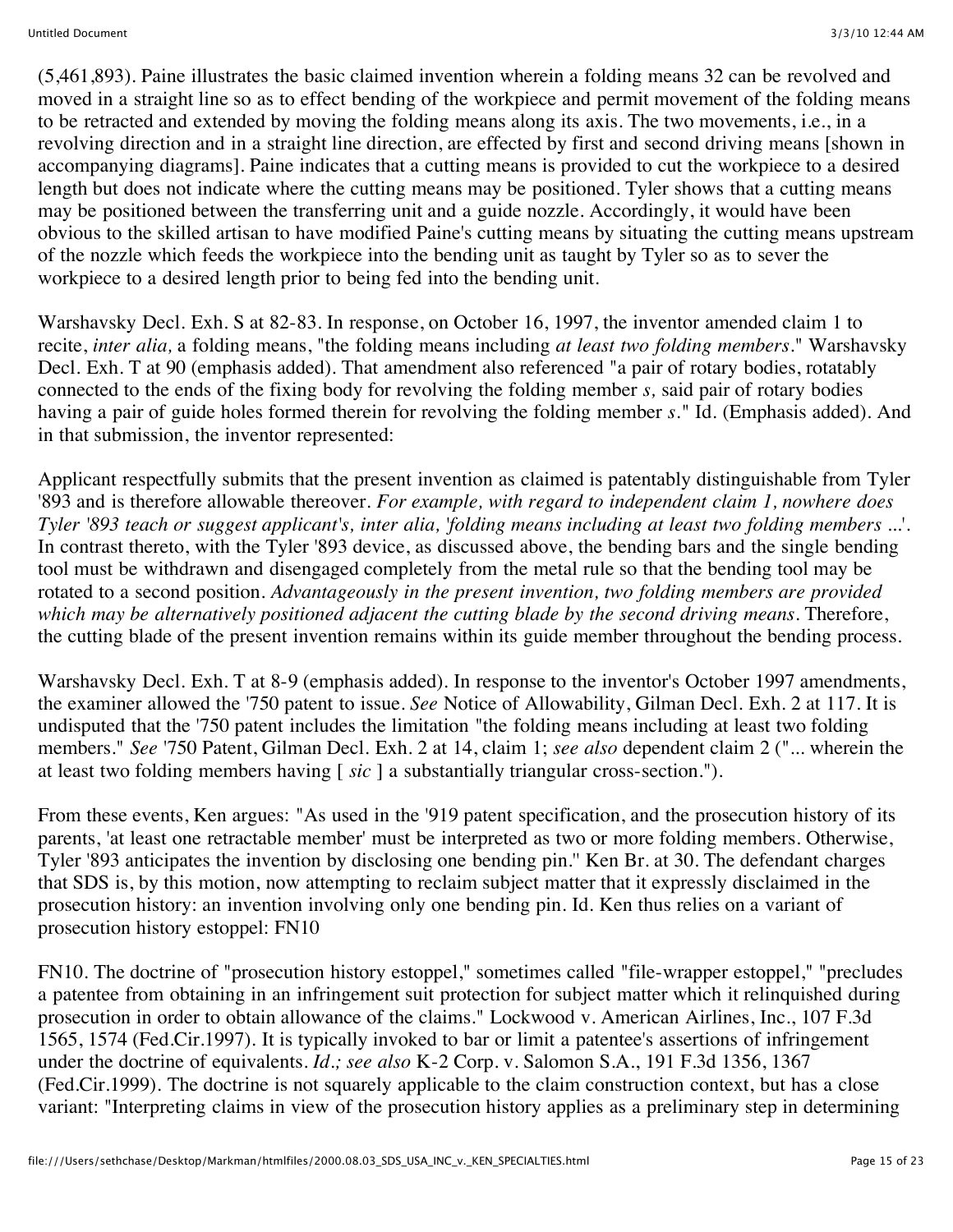literal infringement. Prosecution history estoppel applies as a limitation to the doctrine of equivalents after the claims have been properly interpreted and no literal infringement is found." General Elect. Co. v. Nintendo Co., 179 F.3d 1350, 1362 (Fed.Cir.1999) (citation omitted).

"[A]rguments made during the prosecution history are relevant in determining the meaning of the terms at issue." ... [T]he prosecution history of a patent contains: all express representations made by or on behalf of the applicant to the examiner to induce a patent grant.... Such representations include amendments to the claims and arguments made to convince the examiner that the claimed invention meets the statutory requirements of novelty, utility, and nonobviousness. Thus, the prosecution history (or file wrapper) limits the interpretation of claims so as to exclude any interpretation that may have been disclaimed or disavowed during prosecution in order to obtain claim allowance.

Jonsson v. Stanley Works, 903 F.2d 812, 818 (Fed.Cir.1990) (citations omitted).

SDS disputes Ken's estoppel argument (which, as said, is based solely upon comments made during prosecution of the parent application) by reference to the prosecution history of the '391 application, which issued as the '919 patent in suit. The patentee cites claims submitted in its July 1998 preliminary amendment: One claim required two retractable elongate members, *see* dependent claim 12 ("The metallic ribbon stock folding apparatus as recited in claim 10 comprising two elongate members."), but several others were limited to "at least one," *see, e.g.,* claim 10 (including "at least one retractable elongate member mounted for movement between a retracted position and an extended position"). *See* '391 Application, Gilman Decl. Exh. 4 at 44-48. In August 1998, the patent examiner issued his only official action which, in addition to formal matters, rejected certain claims as unpatentable over prior art references Tuit (3,420,279) and Ritter (3,823,749). Id. at 53-59. The examiner did *not* cite to the Tyler patent as an invalidating prior art reference. Id.

SDS concludes that what made the '750 claims patentable was not, as Ken says, the presence of two elongate members. Instead, "[i]t was the structure whereby the elongate member engages both the first and second rotary bodies [parts 320a and 320b of the preferred embodiment]." SDS Br. at 17. The crux of SDS' argument is that while the claims of the '750 patent, issued from the parent application, admittedly limited the invention to include two retractable elongate members, the claims of the '919 patent are not likewise narrowed.

The record supports the patentee's argument. The '919 patent claims that issued were closely modeled on claims suggested by the examiner in October 1998. *See* Gilman Decl. Exh. 4 at 77-82. The examiner's comments focused heavily on the physical relationship between a single elongate member and the two rotary bodies, but not on the number of elongate members. For example, he suggested the phrasing " *a rotary assembly having first and second rotary bodies spaced to receive ribbon stock therebetween, said elongate member engaging both first and second rotary bodies when in the extended position;* " and "at least one retractable elongate member, said elongate member mounted for movement between a retracted position *where said elongate member is disengaged from said rotary bodies* and an extended position *where said elongate member engages both first and second bodies.*" Id. at 77-79, claim 10 (examiner's additions underlined). The prosecution history also contains an "interview summary" by the patent examiner, recording a telephone conversation discussing with the inventor the positioning of the elongate member. Id. at 70. Finally, the court finds compelling SDS' remark that the examiner failed to even mention the Tyler reference as prior art in his August 1998 rejection of the '919 claims. *See* '391 Application, Gilman Decl. Exh. 4 at 53-59. Such omission would be startling if, as Ken suggests, the Tyler prior art reference invalidated every diemaking machine equipped with only one elongate member/bending pin.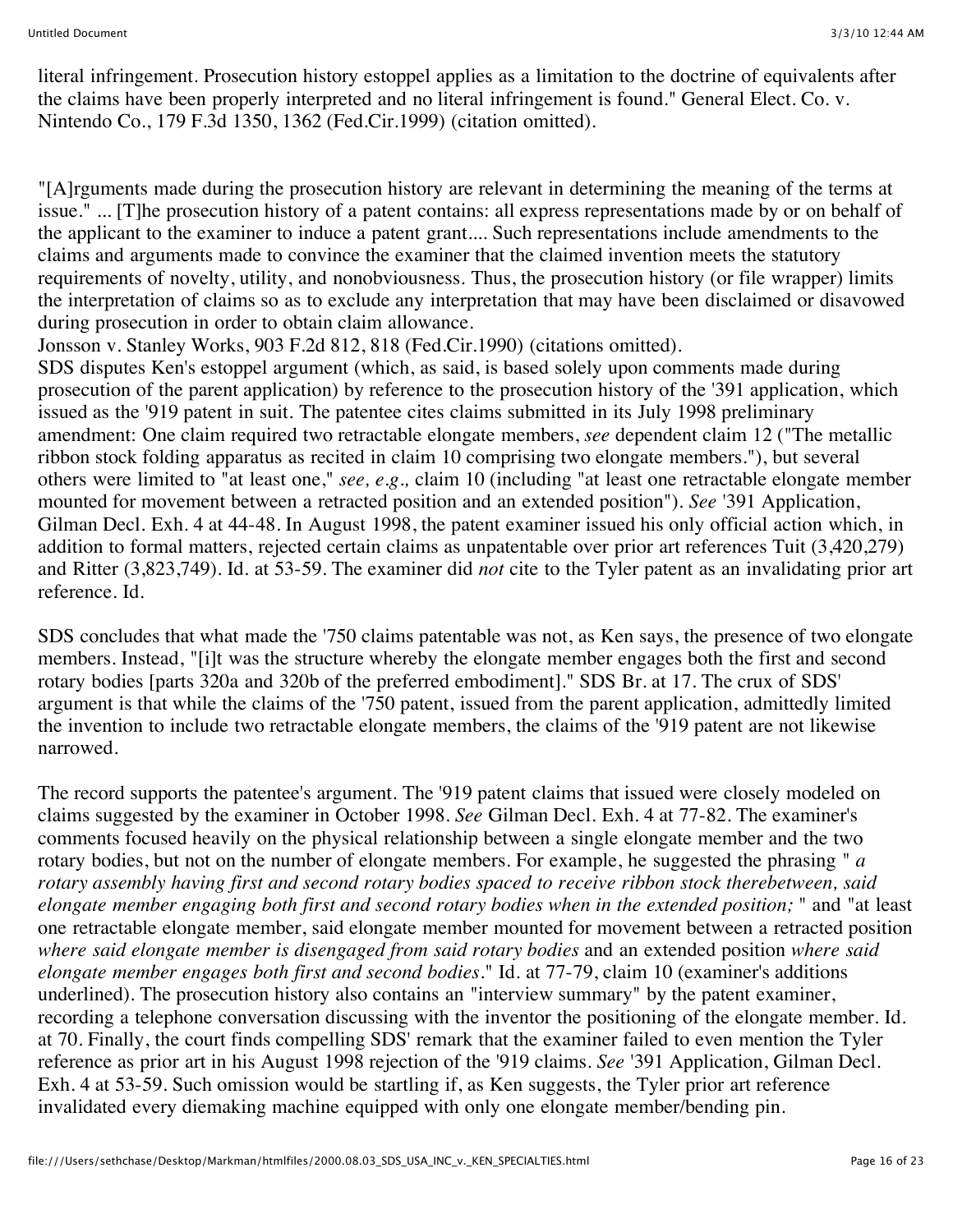Ken's argument that SDS deliberately relinquished rights to an invention with only one elongate member fails.FN11 Estoppel or limitation of the '919 claims to that effect would be inappropriate. The prosecution history leading to the '919 patent supports the court's initial finding that "at least one retractable elongate member" means *one or more. See* '919 Patent, independent claims 1, 8 and 12, and some dependent claims.

FN11. During the *Markman* hearing, Ken advanced for the first time the argument that the claimed invention would be inoperative if it used only one elongate member: it analogized such machine to a car that could turn in only one direction. The court finds that argument unpersuasive in light of the specification, which directs that "it is preferable that only one folding member is set at a given time during operation." *See* col. 3, lns. 53-54. Moreover, determinations of operability involve a separate inquiry from the *Markman* analysis.

# **C. Elongate Member: "Means-Plus-Function"**

[16] As said, Ken makes one remaining argument concerning the elongate member: the defendant asserts that it must be understood as a means-plus-function element under 35 U.S.C. s. 112, para. 6, which states:

An element in a claim for a combination may be expressed as a means or step for performing a specified function without the recital of structure, material, or acts in support thereof, and such claim shall be construed to cover the corresponding structure, material, or acts described in the specification and equivalents thereof.

Broadly stated, "a claim deserves means-plus-function treatment when 'expressed as a means ... for performing a specified function without the recital of structure [or] material ... in support thereof.' " Seal-Flex, Inc. v. Athletic Track and Court Constr., 172 F.3d 836, 848 (Fed.Cir.1999) (Rader, J., concurring) (citations omitted); *see also* O.I. Corp. v. Tekmar Co. Inc., 115 F.3d 1576, 1583 (Fed.Cir.1997) (paragraph 6 is implicated "only when means plus function without definite structure are present"). If defendant is correct, the statute acts to limit the elongate member claims to the structure disclosed in the patent specification or their structural equivalents. The Federal Circuit describes the *quid pro quo* encompassed in this meansplusfunction provision:

[Paragraph 6] language permits a patent applicant to express an element in a combination claim as a means for performing a function. The applicant need not recite structure, material, or acts in the claim's meansplus-function limitation.... The second clause of the [ ] paragraph, however, places a limiting condition on an applicant's use of means-plus-function language. A claim limitation described as a means for performing a function, if read literally, could encompass any conceivable means for performing the function. This second clause confines the breadth of the protection otherwise permitted by the first clause. The applicant must describe in the patent specification some structure which performs the specified function.... [Paragraph 6] limits the applicant to the structure, material, or acts in the specification and their equivalents.

Valmont Indus. v. Reinke Mfg. Co., 983 F.2d 1039, 1042 (Fed.Cir.1993) (citations omitted). SDS strenuously objects that the '919 patent contains no means-plus-function language; the court therefore addresses the issue.

Patent drafters conventionally invoke Section 112, Paragraph 6 "by using only the words 'means for'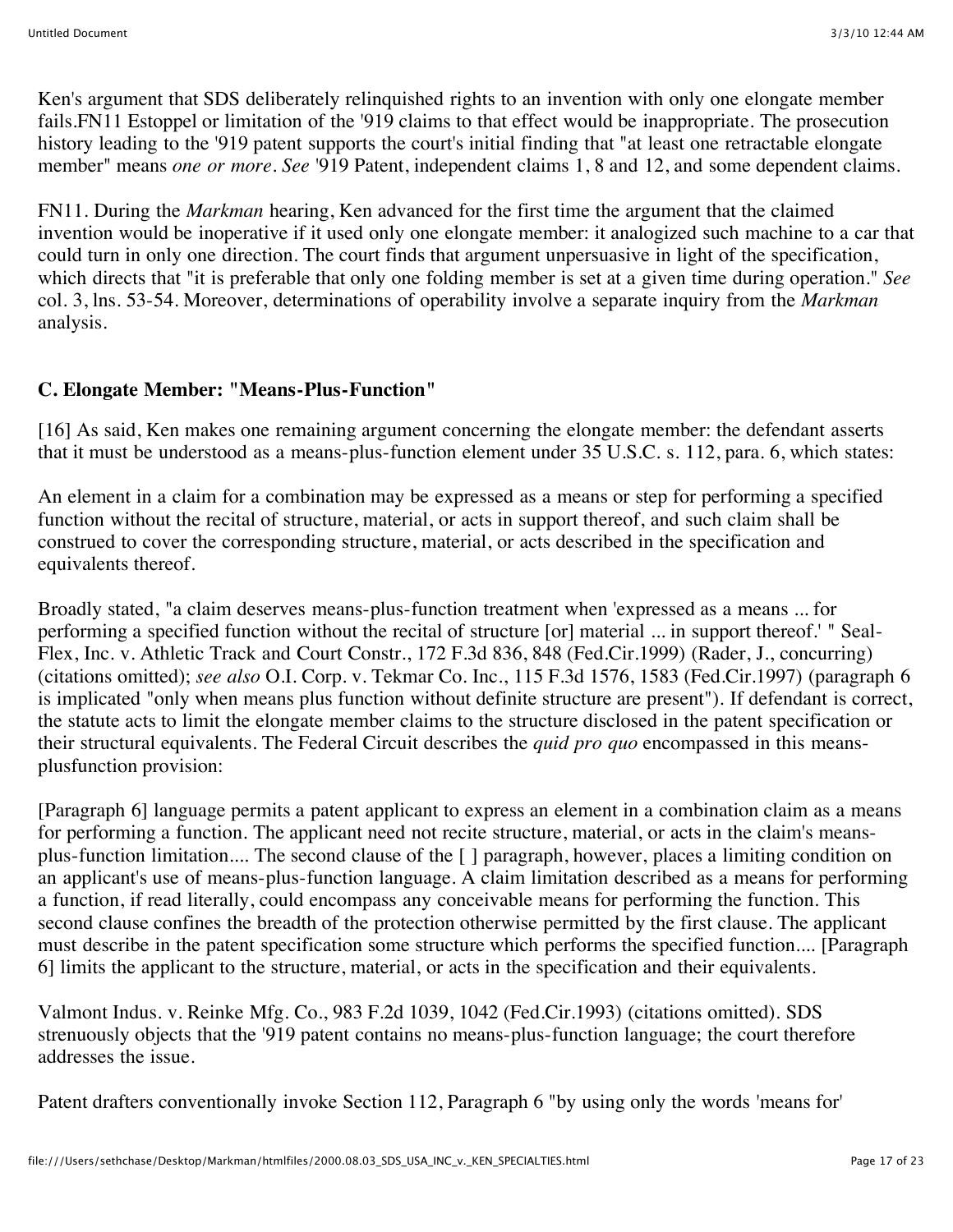followed by a recitation of the function performed." Cole v. Kimberly-Clark Corp., 102 F.3d 524, 531 (Fed.Cir.1996). Thus, use of the word "means" in claims triggers a presumption that the inventor sought to invoke means-plus-function analysis. York Products, Inc. v. Central Tractor Farm & Family, 99 F.3d 1568, at 1574 (Fed.Cir.1996). And, "when an element of a claim does not use the term 'means,' treatment as a means-plus-function claim element is generally not appropriate." *Al-* Site Corp. v. VSI Intern., Inc., 174 F.3d 1308, 1318 (Fed.Cir.1999).

However, that analysis is deceptively simple: the dispositive issue is whether the claims recite structure. "[M]ere incantation of the word 'means' in a clause reciting predominantly structure cannot evoke section 112, para. 6. Conversely, '[t]he recitation of some structure in a means plus function element does not preclude the applicability of section 112(6).' " York Products, Inc., 99 F.3d at 1574 (citation omitted). Therefore, even if "means" language is present, "the presumption that s. 112, para. 6 applies is overcome if the claim itself recites sufficient structure or material for performing the claimed function." *Al-* Site Corp., 174 F.3d at 1318.

Ken argues that the '919 patent claims do not define the structure of the elongate member. Ken Br. at 25. "Indeed, there is no structure at all in this claim element." Id. Further, the defendant asserts that the elongate member is not defined either in the patent specification or in the prosecution history. Id. at 26.

SDS responds that the element is described as "elongate" and "retractable." And, plaintiff asserts, Ken's argument fails: "under Ken's analysis, the 'at least one retractable elongate member' is a means-plusfunction element *without a function!* " SDS Reply Br. at 4. *See generally* Rodime PLC v. Seagate Technology, Inc., 174 F.3d 1294, 1302 (3rd Cir.1999) (Paragraph 6 not invoked if claim either recites sufficient structure for performing stated function, or if it recites no function corresponding to stated means).

Initially, the court notes that the elongate member phrase nowhere includes the operative "means for" language-all claims of the '919 patent are devoid of that phrase. Therefore, the court presumes that Paragraph 6 does not apply. And dictionary definitions, not to mention common sense, point to the word "member" (descriptive modifier notwithstanding) as a structural term. *See Webster's New International Dictionary* (2d ed.1956) defining "member" as, *inter alia,* "... 5. A part of a whole; an independent constituent of a body, structure, or any organized thing, or a unit in a series ... 12. *Engin.* Any essential part of a framed structure." Analogously, the Federal Circuit, reviewing the phrase "detent mechanism," stated:

It is true that the term "detent" does not call to mind a single well-defined structure, but the same could be said of other commonplace structural terms such as "clamp" or "container." What is important is not simply that a "detent" or "detent mechanism" is defined in terms of what it does, but that the term, as the name for structure, has a reasonably well understood meaning in the art.

Greenberg v. Ethicon Endo-Surgery, Inc., 91 F.3d 1580, 1583 (Fed.Cir.1996).

Following that reasoning, this court invokes its earlier analyses of the "elongate member," its equivalence to "folding unit," "folding device," or "folding means" 300 of the patent specification, and to Ken's proffered "bending pin." *See also* Envirco Corp. v. Clestra Cleanroom, Inc., 209 F.3d 1360, 1365 (Fed.Cir.2000) (interpreting "second baffle means" element: "The term 'baffle' itself is a structural term. The dictionary definition of the word 'baffle' is 'a device (as a plate, wall or screen) to deflect, check, or regulate flow.' *Because the term 'baffle' itself imparts structure,* meaning a surface which deflects air, its use in the claims rebuts the presumption that s. 112, para. 6 applies.") (emphasis added and citation omitted). The court finds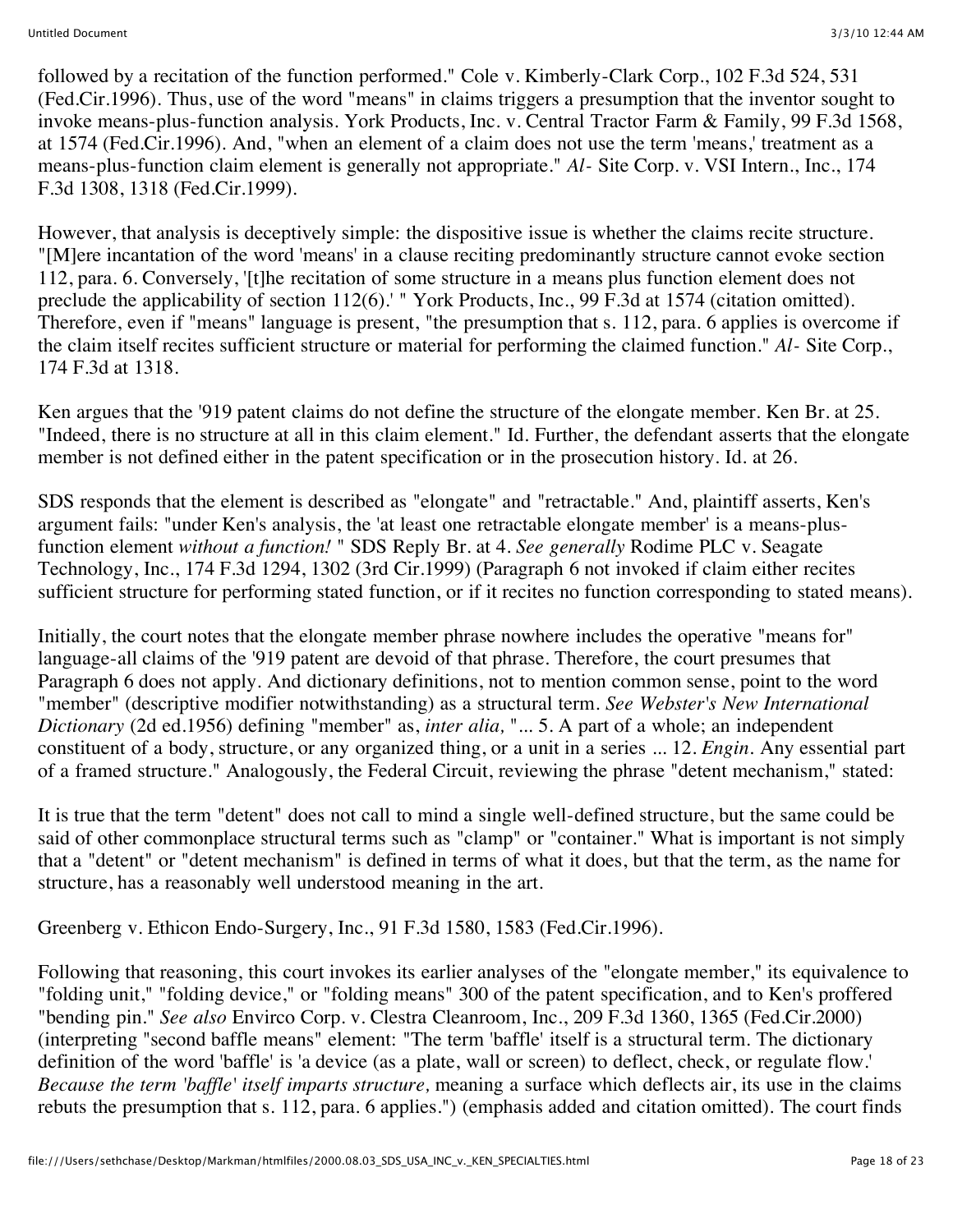no support for Ken's proposition that the claimed elongate member connotes function without structure. Means-plus-function treatment of this element is inappropriate and denied.

## **D. Ribbon Stock**

## *i. Claim Limitation or Statement of Intended Use?*

[17] The parties dispute the effect of the words "ribbon stock" in the claims. Their arguments concerning this element often reiterate those made in the definiteness/written description context; the court simply affirms its finding that the ribbon stock described in the claims refers to the material from which the cutting blade is constructed. *See* Section 2.A., above. The ribbon stock is identical to what Ken itself has identified as "steel rule." *See* Ken Invalidity Br. at 13 n. 3.

SDS contends that the preamble phrase "[A/The] metallic ribbon stock folding apparatus" introducing claims 1-6 describes only the intended use of the apparatus, and is thus not a claim limitation. SDS Br. at 20. Ken disagrees, contending that in this case, the preamble "defines the entire operation of the device." Ken Br. at 8. The defendant suggests that SDS' proposed interpretation would have dire effects: "Simply put, the nonmeaningful term 'widget' could replace 'ribbon stock,' throughout the claim, and *all* of the limitations would maintain the same meaning." Ken Br. at 9.

[18] The Federal Circuit teaches:

"[A] claim preamble has the import that the claim as a whole suggests for it." Where a patentee uses the claim preamble to recite structural limitations of his claimed invention, the PTO and courts give effect to that usage. Conversely, where a patentee defines a structurally complete invention in the claim body and uses the preamble only to state a purpose or intended use for the invention, the preamble is not a claim limitation.

Rowe v. Dror, 112 F.3d 473, 478 (Fed.Cir.1997) (citations omitted). To decide whether a preamble recites structural limitations or merely describes the intended use of the invention, courts look to the phrasing of the claim, the specification and drawings. Id. at 478-79. "The inquiry involves examination of the entire patent record to determine what invention the patentee intended to define and protect." Id. at 478.

Vaupel Textilmaschinen KG v. Meccanica Euro Italia SPA, 944 F.2d 870, 879-80 (Fed.Cir.1991), provides useful guidance. There the Federal Circuit approved the district court's conclusion that language referring to parts of a broadloom in claim preambles did not limit the claims: " 'Breast beam' and 'breast plate' are not structural limitations ...; as used in [the disputed claims], they indicate a reference point to fix the direction of movement of the woven fabric from the loom."

In the '919 patent, the ribbon stock functions as such a "reference point," or as SDS calls it, a "workpiece" of the apparatus defined by claims 1-6. The patentee offers this analogy, which the court finds persuasive: "[I]f one were to invent a new paper hole puncher, the claims would necessarilydescribe a location for positioning the paper, a punching die adapted to pierce the paper, and the like. But that would not make paper an element of the claim, such that one could freely knock off the hole puncher and sell it without liability for infringement as long as no actual piece of paper is packaged with the hole puncher." SDS Reply Br. at 12; *see also* Robert C. Faber, *Landis on Mechanics of Patent Claim Drafting* (4th ed.1999), Gilman Suppl. Markman Decl. Exh. 41, s. 15, at III-2 ("The article to be worked on, the workpiece, need not be defined in detail, unless such a description is important to the functioning of the apparatus or made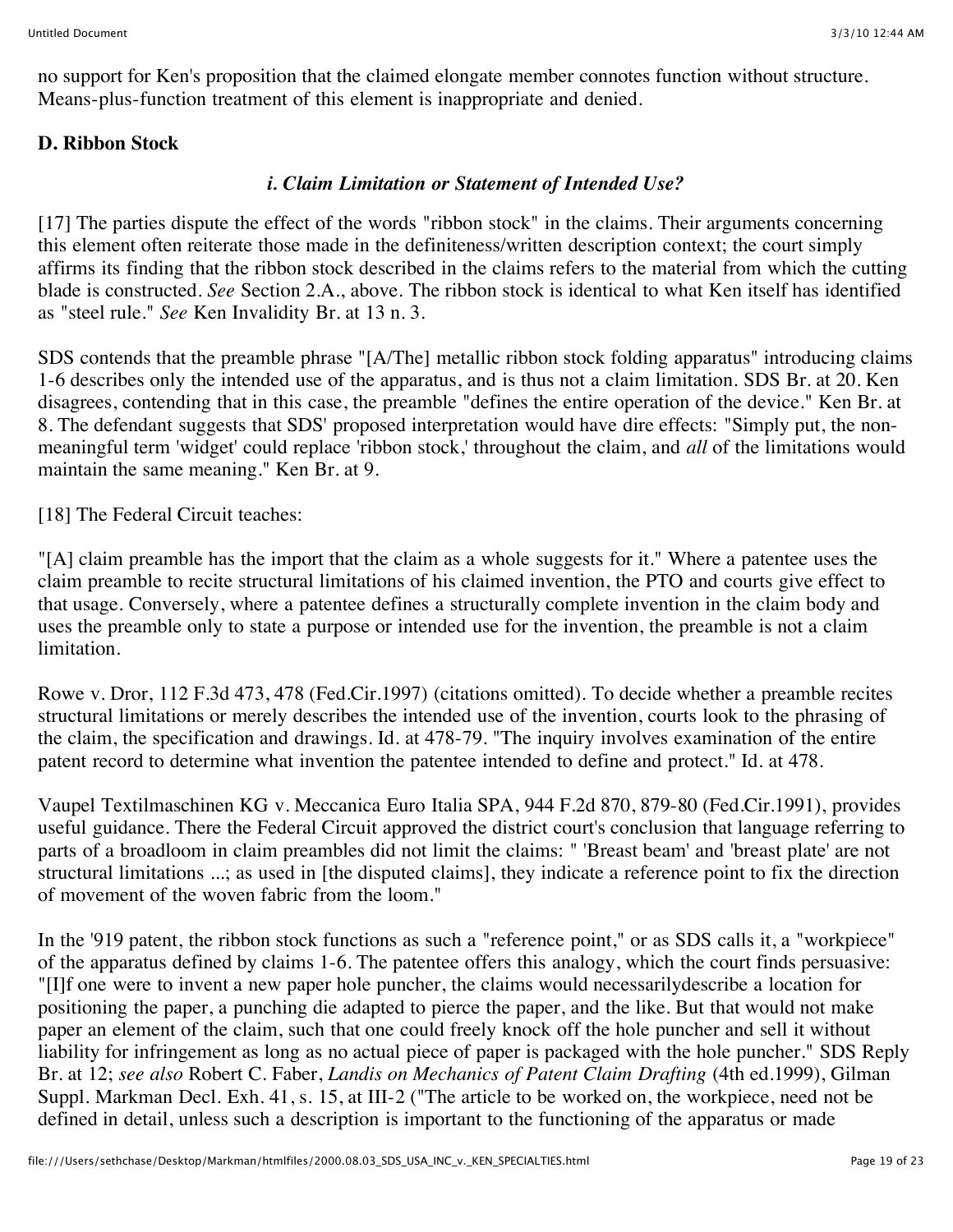necessary by the prior art."), and s. 16, at III-5 ("The workpiece ... should be identified in the preamble of the claim, but not made an element of the claimed combination. The workpiece appears in the body of the claim, *as it interacts with a claim element.*") (Emphasis added).

The patent specification demonstrates that the disputed ribbon stock is the element worked on by the patented machine: ribbon stock is necessary to describe the invention, but is not a necessary element of claims 1-6. The specification repeatedly discusses the workings of various machine parts upon the cutting blade. The very title, "Folding System for a Cutting Blade," is one example, as are phrases such as "transferring unit for transferring the cutting blade," "cutting means ... for cutting the cutting blade," "guide member ... for guiding the cutting blade" and "folding means ... for folding the cutting blade." *See* '919 Patent, col. 1, ln. 58-col. 2, ln. 8.

This conclusion is enforced by the doctrine of claim differentiation. As said, claim 1 recites a "metallic ribbon stock folding apparatus comprising" numerous parts, not including ribbon stock. In contrast, claim 7 is directed to "[t]he metallic ribbon stock folding apparatus as recited in claim 1 *further comprising a supply of metallic ribbon stock.*" (Emphasis added). And claim 12 recites a "system for folding metallic ribbon stock comprising," *inter alia,* "a supply of ribbon stock." The presence of ribbon stock is a limitation on dependent claim 7 and claim 12; by the established rules of claim construction, it does not so narrow independent claim 1. *See* Specialty Composites, 845 F.2d at 987-88; Telectronics, 857 F.2d at 783-84.

The court finds that "ribbon stock" is a claim limitation of only claims 7 and 12 of the '919 patent. Ken's arguments notwithstanding, the reference to ribbon stock in the claim preambles is a mere statement of "purpose or intended use." Rowe, 112 F.3d at 478.

### *ii. Precut Segments*

[19] Ken next contends that the term "ribbon stock" must be construed as precut segments of a cutting blade. Ken Br. at 10. SDS responds that the ribbon stock "need not be-but can be-a series of precut segments." SDS Br. at 27.

Primarily, the defendant relies on diagrams and passages in the specification which direct that the cutting blade be first transferred, then cut, then folded, each in due succession. *See, e.g.,* col. 2, lns. 41-54 (explaining Figure 1); col. 3, lns. 2-6. The court rejects that argument, again because such passages describe only a preferred embodiment of the invention. To repeat, "[P]articular embodiments appearing in a specification will not be read into the claims when the claim language is broader than such embodiments." Rhine, 183 F.3d at 1346.

Once again, the doctrine of claim differentiation dictates the result. Most claims make no mention of the cutting process. *See, e.g.,* claims 1-8. In contrast, dependent claim 9 teaches "[t]he method of folding metallic ribbon stock as recited in claim 8, further comprising the step of: cutting ribbon stock at a predetermined length." *See also* claim 12, which recites a "cutter" and the components that fold (rotary assemblies and at least one elongate member), but dictates no order of operations. These distinctions support SDS' contention that cutting, when claimed, can take place either upstream or downstream from folding.

So too this passage from the specification:

[T]wo discrete functions are required, namely after a cutting work in separated [ *sic* ] places, then moving it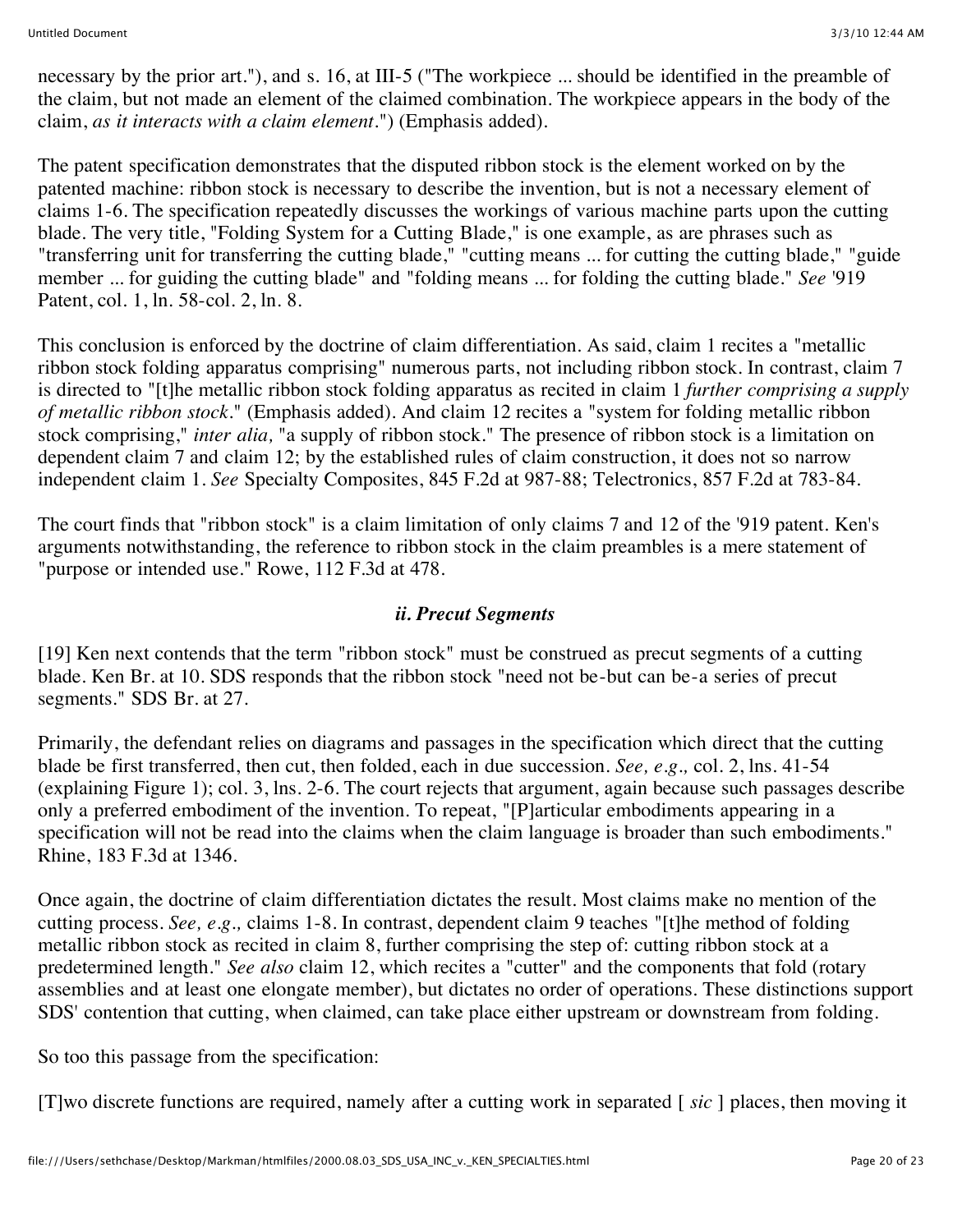into a folding device individually, and then the folding work is performed, *or* after the folding work, then moving it into a cutting device one by one, and then the cutting work is performed....

*See* col. 1, lns. 41-48 (emphasis added). A stated purpose of the invention is to improve work efficiency and productivity, "by continuously performing all work elements needed in the cutting and folding works of the cutting blade provided in a sheet matter molding, in one work line ..." Col. 1, lns. 51-57. The primary benefit of the invention appears to be efficiency, not the order of operations.

The defendant has produced no cognizable evidence that the order of the cutting and folding operations is specified in the '919 patent. The court therefore rejects Ken's argument that ribbon stock should be construed to mean precut segments of cutting blade.

## **E. Means-Plus-Function Revisited: "Cutter"**

[20] Ken identifies the "cutter" of claim 12 as a means-plus-function claim. That claim is directed to a "system for folding metallic ribbon stock comprising," *inter alia,* "a cutter for cutting said ribbon stock at a predetermined location." Here Ken seeks to limit the claimed cutter to that disclosed in the '919 patent and its structural equivalents. 35 U.S.C. s. 112, para. 6. Again Ken points to the specification: "The above [referring to Figure 1] cutting molding unit 100 is applied from [Korean] FN12 Patent No. 80607 entitled 'Multi-purpose Cutter of a Cutting Blade for Die Cutter' ... incorporated by reference herein. A detailed explanation for the cutting molding unit is therefore omitted below."

FN12. The original specification, erroneously referring to "Japan Patent No. 80607" (instead of " *Korean* Patent No. 80607"), was later amended by a Certificate of Correction. Gilman Decl. Exh. 4 at 127. This discrepancy, already the subject of a summary judgment motion and extensive oral argument, will not be further discussed. *See* March 28, 2000 Order denying Ken's motion for summary judgment concerning inequitable conduct.

SDS again objects that the absence of "means" language precludes application of the means-plus-function statute. SDS Br. at 32. And, it argues, the word "cutter" is "about as structural as one can get." SDS Br. at 32.

Once again, the court must determine whether the "cutter" is "expressed as a means ... for performing a specified function without the recital of structure, material, or acts in support thereof." 35 U.S.C. s. 112, para. 6. The court first notes the Federal Circuit's comment that the mere coincidence that a device takes its name from its function should not convert a claim into the means-plus-function format. Greenberg, 91 F.3d at 1583 (listing "filter," "screwdriver," "suture applicators" *and* " *cutters* ") (emphasis added). The court next turns to the dictionary relied upon by defendant, the International Association of Diecutting and Diemaking "Glossary of Terms," which stipulates: "CUTTER-A term used to describe a bench tool used to cut steel rule stock in the manufacture of steel rule dies." SDS Exh. 46. This definition, evidently familiar to those skilled in the diemaking and diecutting art, supports the legal presumption that the cutter, with no reference to "means," should not be analyzed under Paragraph 6. Like the elongate member, it is structure. *See* Envirco, 209 F.3d at 1365 ("The term 'baffle' itself is a structural term.").

The court adopts the I.A.D.D.'s definition of the disputed "cutter" in claim 12. That device is not expressed in means-plus-function terms; Ken's contention to that effect is rejected.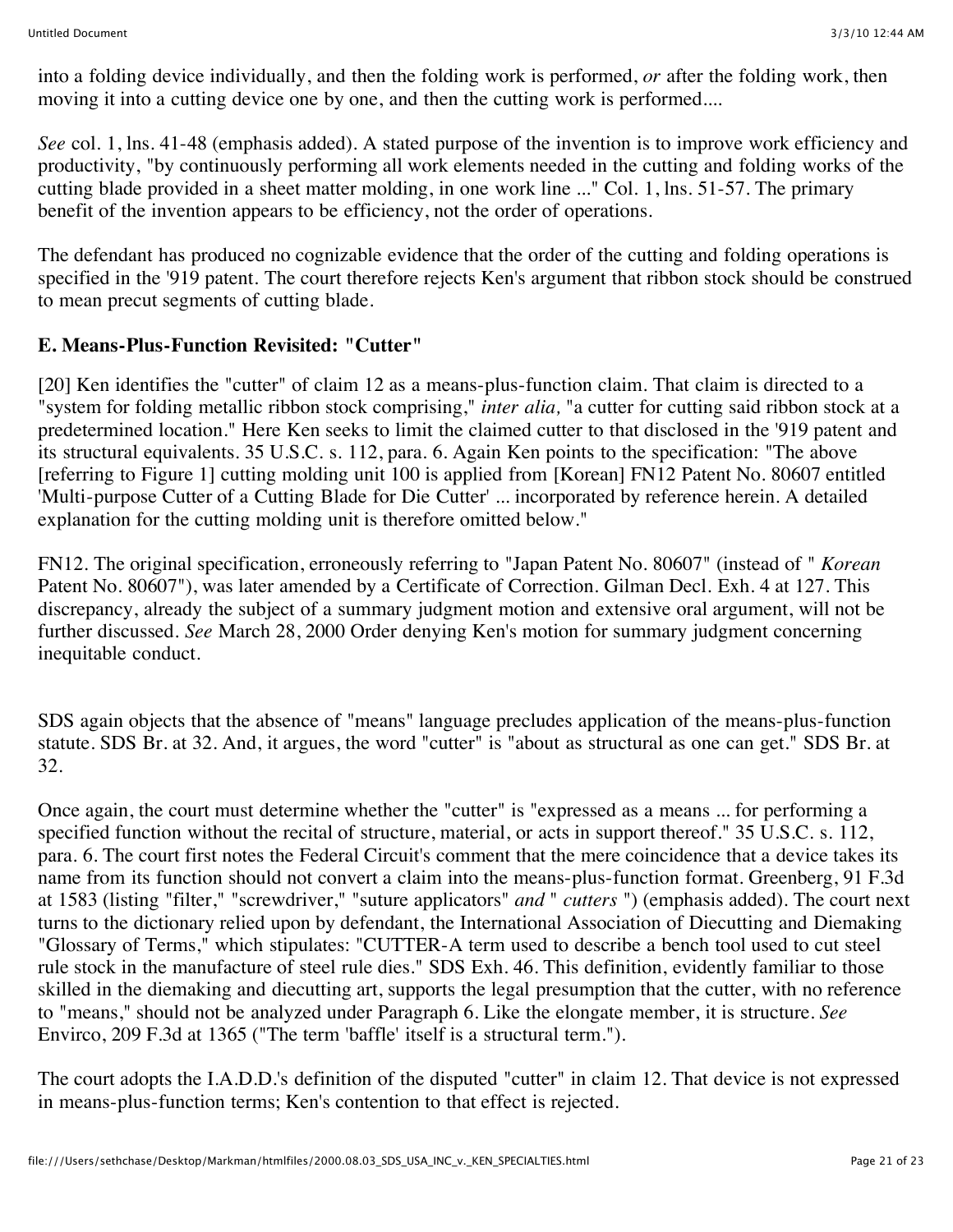## **F. Transferring Unit**

[21] Finally, Ken calls for means-plus-function treatment of the "transferring unit" referenced in apparatus claim 1 and system claim 12, and for steps-plus-function analysis of the phrase "transferring ribbon stock through a passage formed by a guide ..." in method claim 8. SDS disputes the applicability of Section 112, Paragraph 6 to these phrases.

SDS again relies on the absence of the word "means" in the disputed claims. And, as discussed in the court's indefiniteness analysis, *see* Section 2.C. above, the patentee argues that the structure girding the "transferring unit" phrase is equivalent to the part named in the specification as "transferring unit 10," sometimes called "transfer roller 10." *See, e.g.,* col. 4, ln. 63; col. 2, lns. 42-44. Ken responds that, "despite hinting at a possible element of the transferring unit, namely a roller, none of [the patent specification's] language describes the *structure* of the unit itself."

[22] The court turns to Federal Circuit precedent for guidance. That Court has made clear that a patentee may disclose structure, and thus avoid means-plus-function treatment, by including in the patent claims language describing structural limitations. For example, the *Al-Site* Court refused to apply Paragraph 6 to "an eyeglass hanger member for mounting a pair of eyeglasses," where such was described as "made from flat sheet material," "having an opening means formed ... below [its] upper edge," and having "an attaching portion attachable to a portion of said frame of said pair of eyeglasses...." 174 F.3d at 1317. Likewise, the Federal Circuit's *Rodime* decision held that a "positioning means," which included two support arms, a pivot shaft, a positioning arm, a bearing assembly, a stepper motor, and a tensioned steel band, was not subject to means-plus-function analysis. 174 F.3d at 1298.

Alternatively, even where structure is not explicitly described in the claims, the Federal Circuit has approved the use of terms with "a well-known meaning to those of skill in the [relevant art] connotative of structure." *Personalized Media Communications LLC v. Int'l Trade Comm'n,* 161 F.3d at 704-705. In that case, the Circuit interpreted the limitation "digital detector":

"Detector" is not a generic structural term such as "means," "element," or "device"; nor is it a coined term lacking a clear meaning, such as "widget" or "ram-a-fram." ... [N]either the fact that a "detector" is defined in terms of its function, nor the fact that the term "detector" does not connote a precise physical structure in the minds of those of skill in the art detracts from the definiteness of structure.... Even though the term "detector" does not specifically evoke a particular structure, it does convey to one knowledgeable in the art a variety of structures known as "detectors."

*Id.* The Court concluded that the detector, with or without adjectival qualification, avoided analysis under s. 112, para. 6, primarily because of a dictionary defining a detector as a "rectifier" or "demodulator". *Id.* Similarly, in *Greenberg v. Ethicon Endo-Surgery, Inc.,* the Circuit Court stated of the phrase "detent mechanism": "A close reading of the specification reveals ... that the term is used ... simply as a shorthand way of referring to each of the key structural elements of the invention. Each of those elements is subsequently described in detail, without use of the term 'means,' [in the specification], and each is subsequently claimed, again without the use of the term 'means,' [in the patent claim]." 91 F.3d at 1584.

This court follows *Personalized Media* and *Greenberg* to conclude that, though no structure is explicitly recited for the "transferring unit" in the claims themselves, that phrase is mere "shorthand" for referring to